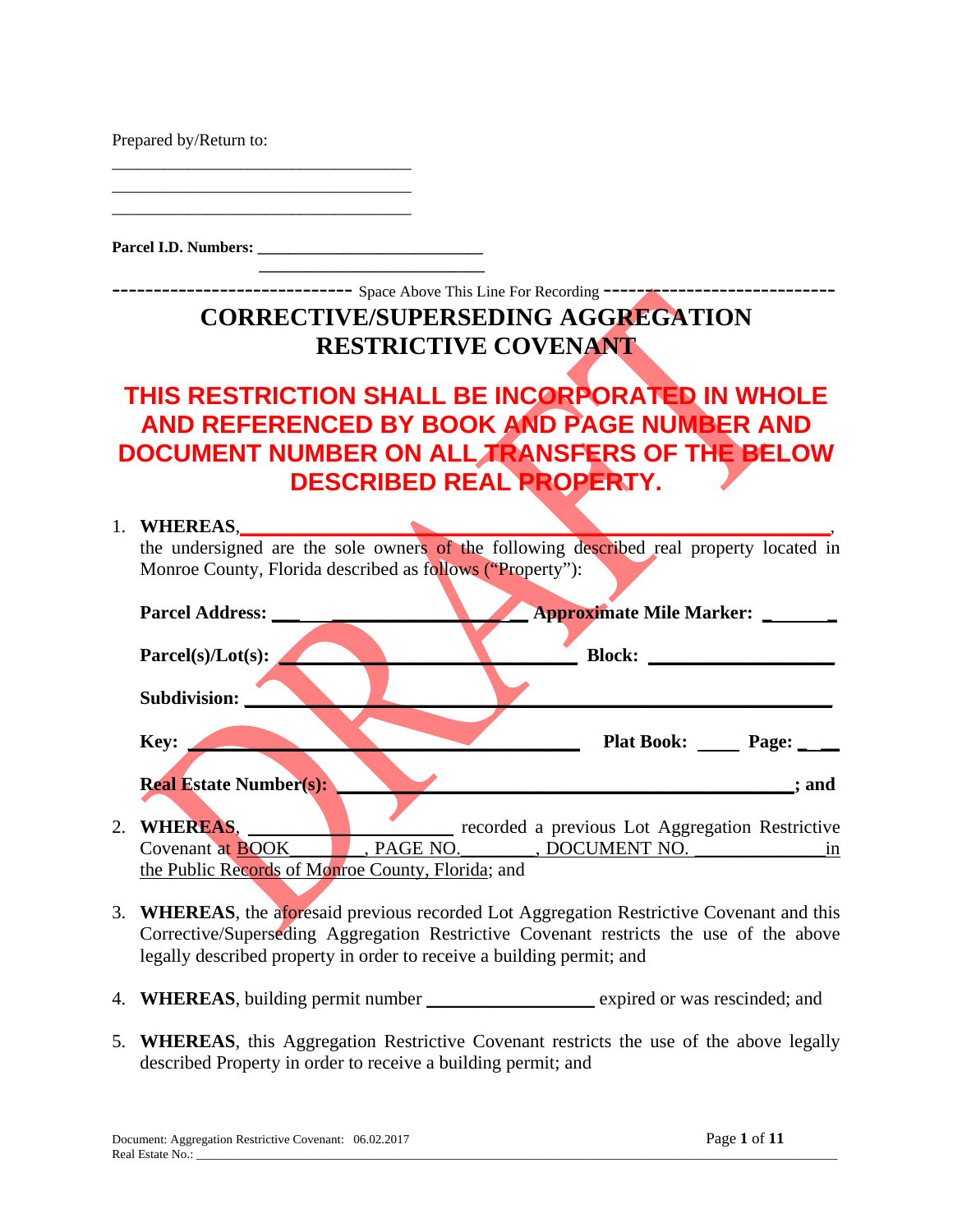- 6. **WHEREAS**, the above described Property was assigned additional points in the Permit Allocation System for a building permit application, Permit Number: the voluntary reduction of density, for the voluntary reduction of density, for the retirement of development rights through aggregation of parcels and for the purpose of retirement of development rights through aggregation of legally platted, buildable lots.
- 7. **NOW, THEREFORE, IN CONSIDERATION** of the mutual promises and covenants set forth below, the undersigned agree as follows:

The foregoing recitals are true and correct and subject to the following terms and conditions:

#### **1. Restriction**.

A. Monroe County hereby imposes on the Property the following restriction:

The above described parcels shall be aggregated and shall have their respective density voluntarily reduced to one (1) residential unit allocation in consideration of a building permit to build a single-family residence on; and

B. The undersigned, or, if applicable, the personal representative, heir, assign, or successor in title of the undersigned, hereby warrants that this Aggregation Restrictive Covenant is supported by adequate consideration; and

#### **2. Term**.

- A. The restrictions herein shall be binding upon the undersigned and the personal representatives, heirs, assigns and successors in title of the undersigned; it being the intention of the undersigned by execution and recording of this document that this restriction shall run with the land and shall be forever binding upon the undersigned and the personal representatives, heirs, assigns, and successors in title of the undersigned; and
- B. This covenant is intended to benefit and run in favor of the County of Monroe; and
- C. The undersigned and all personal representatives, heirs, assigns, and successors in title of the undersigned shall and hereby agree(s) to reference this Aggregation Restrictive Covenant and all previously executed and recorded restrictions in any future instrument conveying title to or an interest in the Property, including the recording book and page numbers and document number of this restriction and all previously executed and recorded restrictions; and

#### **3. Recordation**.

A. The undersigned, or, if applicable, the personal representative, heir, assign, or successor in title of the undersigned, shall and hereby agree(s) to record this Aggregation Restrictive Covenant together with all appropriate and required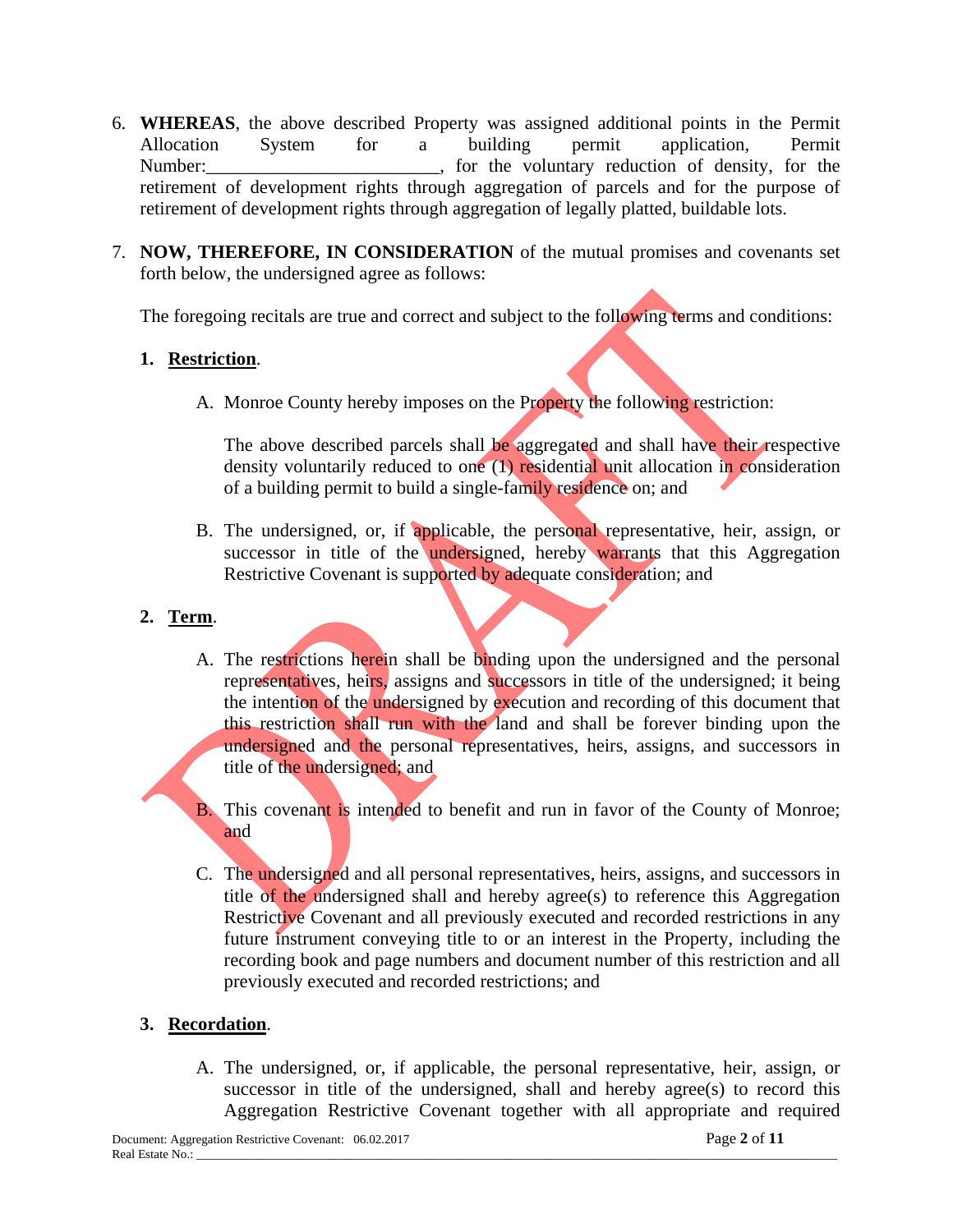Joinder(s) and/or Affidavit(s) of No Encumbrances with the Clerk of the Circuit Court of Monroe County within thirty (30) business days of the date on which the Monroe County Planning and Environmental Resources Department-issued allocation letter containing the original, to-be-recorded, Monroe County Planning and Environmental Resources Director-approved Aggregation Restrictive Covenant is either personally picked up by the undersigned or, if applicable, by the authorized agent, personal representative, heir, assign, or successor in title of the undersigned, or mailed by U.S. Postal Service Certified Mail to the undersigned applicant or, if applicable, to the personal representative, heir, assign, or successor in title of the undersigned; and

B. The undersigned, or, if applicable, the personal representative, heir, assign, or successor in title of the undersigned, shall solely pay any and all costs and expenses associated with such recordation; and

#### **4. Amendment, Modification, or Release**.

- A. No amendment or modification to this covenant is effective unless the County agrees, consents, and joins in writing thereto, and any amendment or modification to this covenant must be executed in writing by both the County and the undersigned, or, if applicable, by both the County and the personal representative, heir, assign, or successor in title of the undersigned; and
- B. The undersigned, or, if applicable, the personal representative, heir, assign, or successor in title of the undersigned shall and hereby agree(s) to record any amendment or modification to this Aggregation Restrictive Covenant together with all appropriate and required Joinder(s) and/or Affidavit(s) of No Encumbrances with the Clerk of the Circuit Court of Monroe County within thirty (30) business days of the date on which the original, to-be-recorded, Monroe County Planning and Environmental Resources Director-approved modification or amendment is either personally picked up by the undersigned or, if applicable, by the authorized agent, personal representative, heir, assign, or successor in title of the undersigned, or mailed by U.S. Postal Service Certified Mail to the undersigned applicant or, if applicable, to the personal representative, heir, assign, or successor in title of the undersigned applicant; and
- C. The undersigned or, if applicable, the personal representative, heir, assign, or successor in title of the undersigned, shall solely pay any and all costs and expenses associated with the recordation of any such amendment(s) or modification(s); and
- D. This Aggregation Restrictive Covenant may not be rescinded, voided, or released unless and until the Monroe County Board of County Commissioners ("BOCC") approves such rescission, voidance, or release by BOCC Resolution; and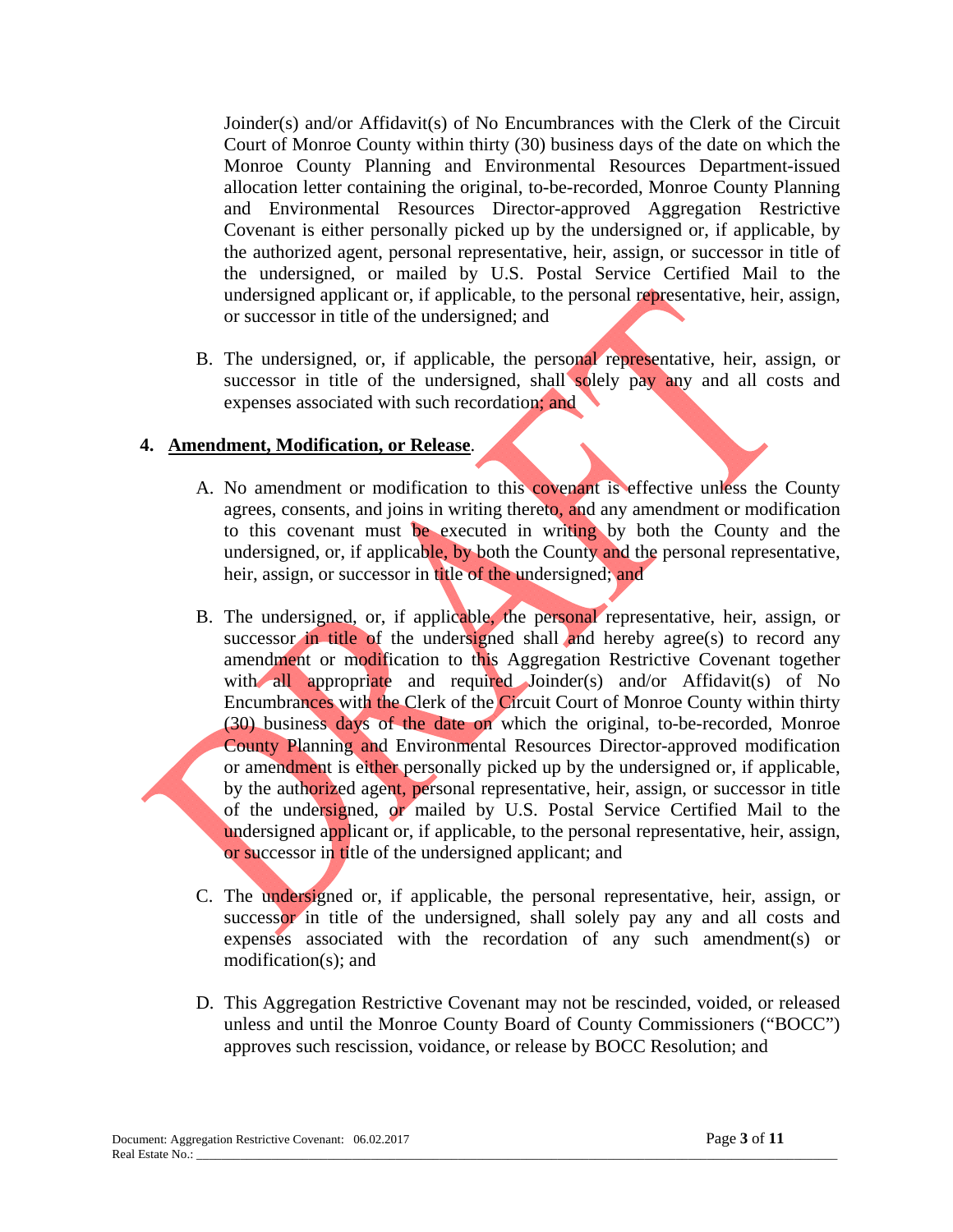#### **5. Enforcement**.

- A. Monroe County ("County") shall, without liability to the County, have site access to the Property at all reasonable times for the purpose of inspection to monitor and ensure compliance with the restriction contained herein; and
- B. In the event of any breach or violation of the covenant contained herein, the County shall, without liability to the County, have the right to proceed at law or in equity as may be necessary to enforce compliance with the terms hereof or to prevent the violation or breach of any of them, and to collect damages, and may enforce the covenant by emergency, preliminary, and permanent injunction or such other legal method as the County deems appropriate. The undersigned, or, as applicable, the personal representative, heir, assign, or successor in title of the undersigned, hereby agrees to pay for all costs associated with the County's enforcement action(s); and
- C. If the County brings an action to enforce the restriction contained herein and prevails in any such action, on trial or appeal, the County shall be entitled to reasonable attorney's fees to be paid by the losing party(ies) as fixed by the court; and
- D. The County's failure to enforce any condition, provision, reservation, restriction, right, or term contained herein, however long continued, shall not be deemed a waiver or estoppel of the right to do so thereafter as to the same violation or breach; and
- E. If any condition, provision, or term of this covenant is held to be invalid or unenforceable by any court of competent jurisdiction, the invalidity or unenforceability of such provision shall neither limit nor impair the operation, enforceability, or validity of any other condition, provision, or term thereof. All such other conditions, provisions, or terms shall continue unimpaired in full force and effect; and
- **6.** Governing Law. This restriction and the enforcement of the rights and obligations established hereby shall be subject to and governed by the laws of the State of Florida; and
- **7. Paragraph Headings**. Paragraph headings, where used herein, are inserted for convenience only and are not intended to descriptively limit the scope and intent of the particular paragraph to which they refer; and

#### **8. Effective Date**.

A. This Corrective/Superseding Aggregation Restrictive Covenant will become effective upon recordation in the Public Records of Monroe County, Florida; and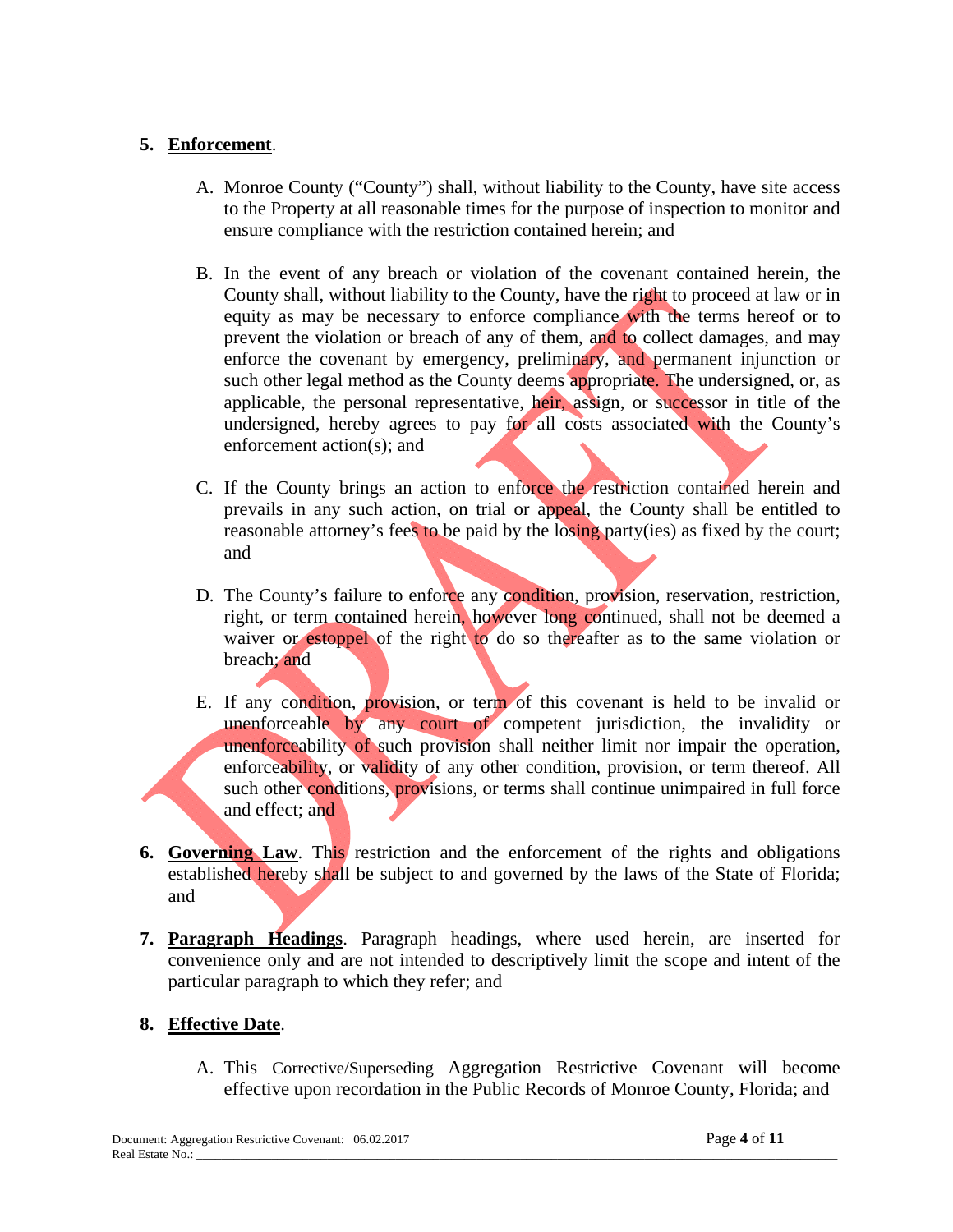B. This Corrective/Superseding Aggregation Restrictive Covenant constitutes the entire Aggregation Restrictive Covenant.



#### **9. TO HAVE AND HOLD UNTO GRANTEE FOREVER.**

This, Corrective/Superseding Aggregation Restrictive Covenant is made in reliance upon information, representations, and documents provided by the owner(s) of the Property. If, at some later date, the County determines that the information, representations, and/or documents contained false or misleading information material to the County's decision to assign additional points for the applicable building permit(s), the County reserves the right, in its discretion, to revoke the award of such points, and to pursue all remedies at law and equity, for injuries to the County caused by the submission of such false or misleading material information.

STATE OF COUNTY OF

 The foregoing instrument, Corrective/Superseding Aggregation Restrictive Covenant, was sworn to, acknowledged and subscribed before me this \_\_\_\_\_\_ day of \_\_\_\_\_\_\_\_\_\_\_\_\_\_, 2017, by \_\_\_\_\_\_, who is/are personally known to me or produced \_\_\_\_\_\_\_\_\_\_\_\_\_\_\_\_\_\_\_\_\_\_\_\_\_ as proof of identification and did take an oath.

 $\overline{\phantom{a}}$ 

 $\overline{\phantom{a}}$  , which is a set of the contract of the contract of the contract of the contract of the contract of the contract of the contract of the contract of the contract of the contract of the contract of the contract

Notary Public (Print Name and Notary No.)

[NOTARY SEAL]

Notary Public (Signature)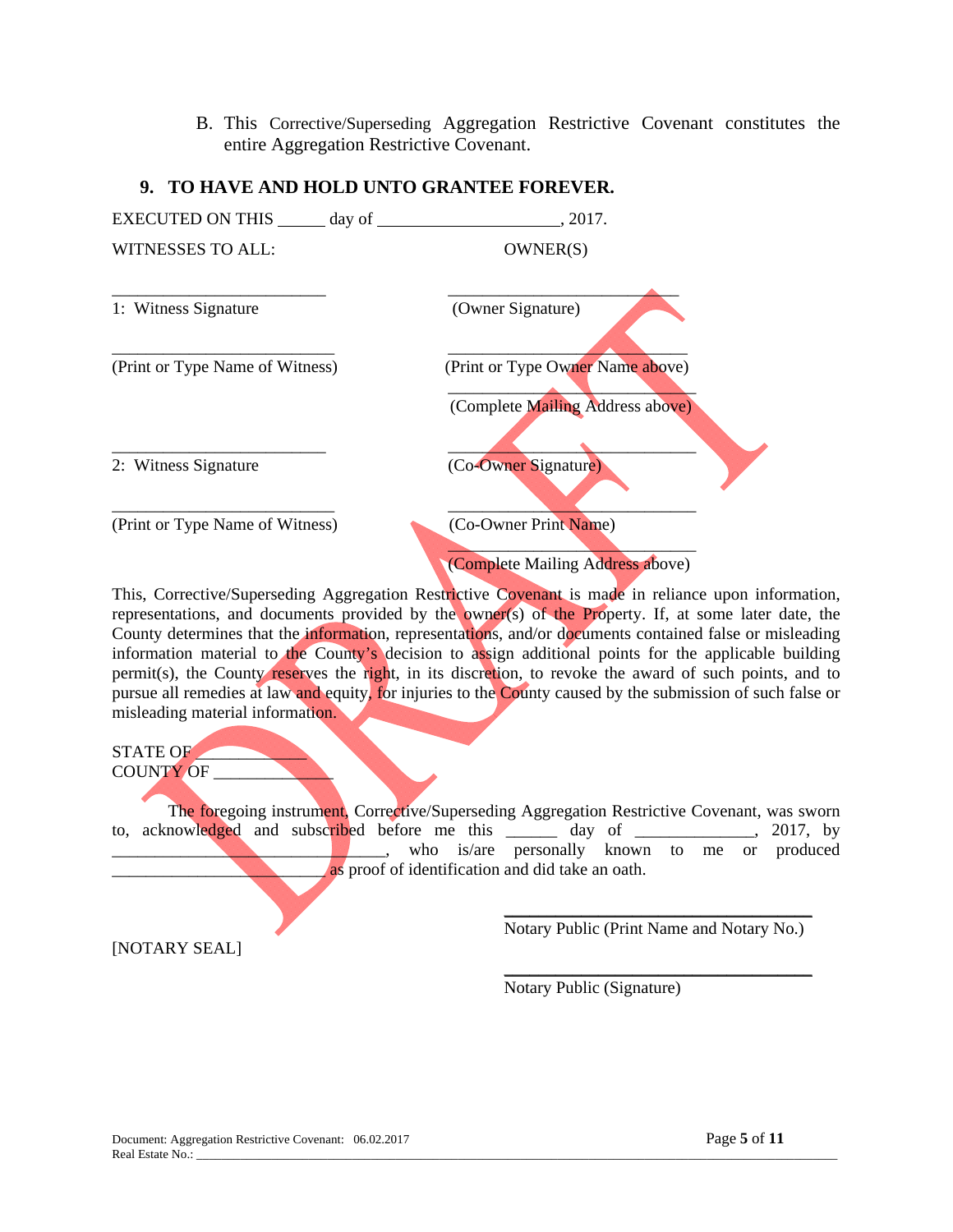# **MONROE COUNTY, FLORIDA ACCEPTANCE OF CORRECTIVE/SUPERSEDING AGGREGATON RESTRICTIVE COVENANT**

**In Witness Whereof**, Grantee accepts the Corrective/Superseding Aggregation Restrictive Covenant granted above and executes this instrument the date set forth below.



Notary Public (Signature)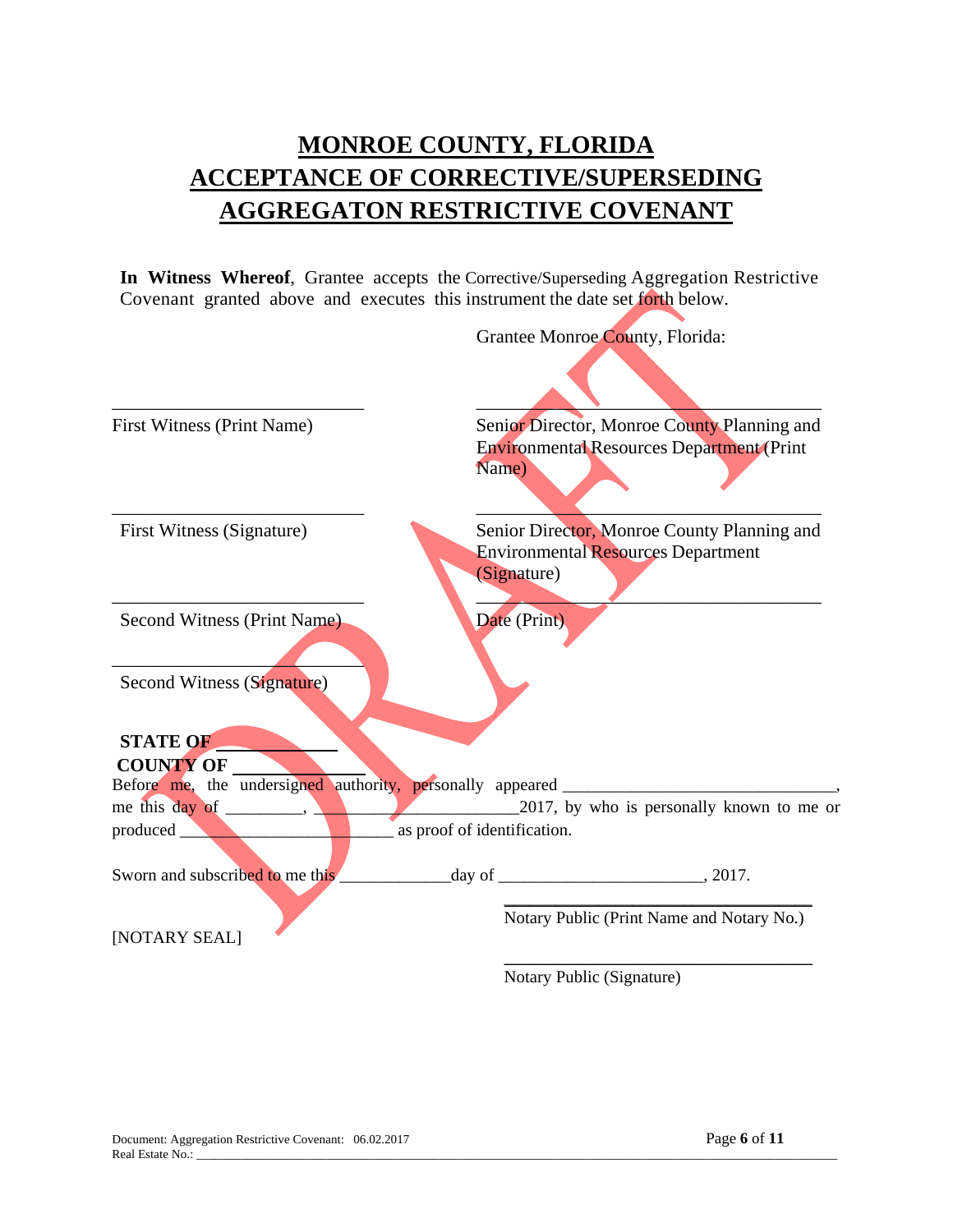#### **JOINDER OF MORTGAGEE**

(If Applicable)

| (Name of Mortgagee)                                                                                                                                                                                                                                                                                                                                                                                                                                                                                                                                 |                                                                                                                                          |              |
|-----------------------------------------------------------------------------------------------------------------------------------------------------------------------------------------------------------------------------------------------------------------------------------------------------------------------------------------------------------------------------------------------------------------------------------------------------------------------------------------------------------------------------------------------------|------------------------------------------------------------------------------------------------------------------------------------------|--------------|
| more particularly described as being the owner and holder of a mortgage dated _____________________                                                                                                                                                                                                                                                                                                                                                                                                                                                 |                                                                                                                                          |              |
|                                                                                                                                                                                                                                                                                                                                                                                                                                                                                                                                                     |                                                                                                                                          |              |
|                                                                                                                                                                                                                                                                                                                                                                                                                                                                                                                                                     |                                                                                                                                          |              |
|                                                                                                                                                                                                                                                                                                                                                                                                                                                                                                                                                     | ("Mortgagee(s)"), encumbering the real property                                                                                          |              |
| described in that mortgage, which is recorded in Official Records Book 1. All Page 1. All Page 1.                                                                                                                                                                                                                                                                                                                                                                                                                                                   |                                                                                                                                          |              |
|                                                                                                                                                                                                                                                                                                                                                                                                                                                                                                                                                     |                                                                                                                                          |              |
| and having Document Number<br>Assignment recorded in Official Records Book ________, at Page ______, and having Document                                                                                                                                                                                                                                                                                                                                                                                                                            |                                                                                                                                          |              |
|                                                                                                                                                                                                                                                                                                                                                                                                                                                                                                                                                     |                                                                                                                                          |              |
| recorded in Official Records Book _________, at Page _______, and having Document Number                                                                                                                                                                                                                                                                                                                                                                                                                                                            |                                                                                                                                          |              |
|                                                                                                                                                                                                                                                                                                                                                                                                                                                                                                                                                     | county, all in the Official Records of County,                                                                                           |              |
| Florida (said mortgage, assignment, and modification are hereinafter referred to as the "Mortgage"), in<br>the lands described in the Covenant of Unity of Title between<br>Grantor(s)/Mortgagee(s), and Grantee Monroe County, Florida, hereby joins in, consents, ratifies, and<br>subordinates the lien of its Mortgage, to the foregoing Corrective/Superseding Aggregation Restrictive<br>Covenant, executed or to be executed in favor of Monroe County, Florida, with the intent that the<br>shall be subject and subordinate to<br>Mortgage | the Unity of Title, executed                                                                                                             | at           |
|                                                                                                                                                                                                                                                                                                                                                                                                                                                                                                                                                     | (Place of Execution)                                                                                                                     |              |
|                                                                                                                                                                                                                                                                                                                                                                                                                                                                                                                                                     | , on the date indicated below.                                                                                                           |              |
| (Place of Execution (cont'd))<br>IN WITNESS WHEREOF, Mortgagee grants this Joinder and executed this instrument on the date set<br>forth below.                                                                                                                                                                                                                                                                                                                                                                                                     |                                                                                                                                          |              |
| Witness No. 1 (Print Name)                                                                                                                                                                                                                                                                                                                                                                                                                                                                                                                          | Mortgagee (Print Name)                                                                                                                   |              |
| Witness No. 1 (Signature)                                                                                                                                                                                                                                                                                                                                                                                                                                                                                                                           | Mortgagee (Signature)                                                                                                                    |              |
| Witness No. 2 (Print Name)                                                                                                                                                                                                                                                                                                                                                                                                                                                                                                                          | Authorized Official Capacity (Director, Officer, Trustee, or other<br>Authorized Official (Print Title of Authorized Capacity/Position)) |              |
| Witness No. 2 (Signature)                                                                                                                                                                                                                                                                                                                                                                                                                                                                                                                           | Date (Print)                                                                                                                             |              |
| <b>STATE OF_</b><br><b>COUNTY OF</b><br>The foregoing instrument, Joinder, was acknowledged before me this _____day of __________,                                                                                                                                                                                                                                                                                                                                                                                                                  |                                                                                                                                          |              |
|                                                                                                                                                                                                                                                                                                                                                                                                                                                                                                                                                     |                                                                                                                                          |              |
| as proof of identification and did take an oath.                                                                                                                                                                                                                                                                                                                                                                                                                                                                                                    |                                                                                                                                          |              |
|                                                                                                                                                                                                                                                                                                                                                                                                                                                                                                                                                     | Notary Public (Print Name and Notary No.)                                                                                                |              |
| Notary Public Seal                                                                                                                                                                                                                                                                                                                                                                                                                                                                                                                                  | Notary Public (Signature)                                                                                                                |              |
| Document: Aggregation Restrictive Covenant: 06.02.2017<br>Real Estate No.:                                                                                                                                                                                                                                                                                                                                                                                                                                                                          |                                                                                                                                          | Page 7 of 11 |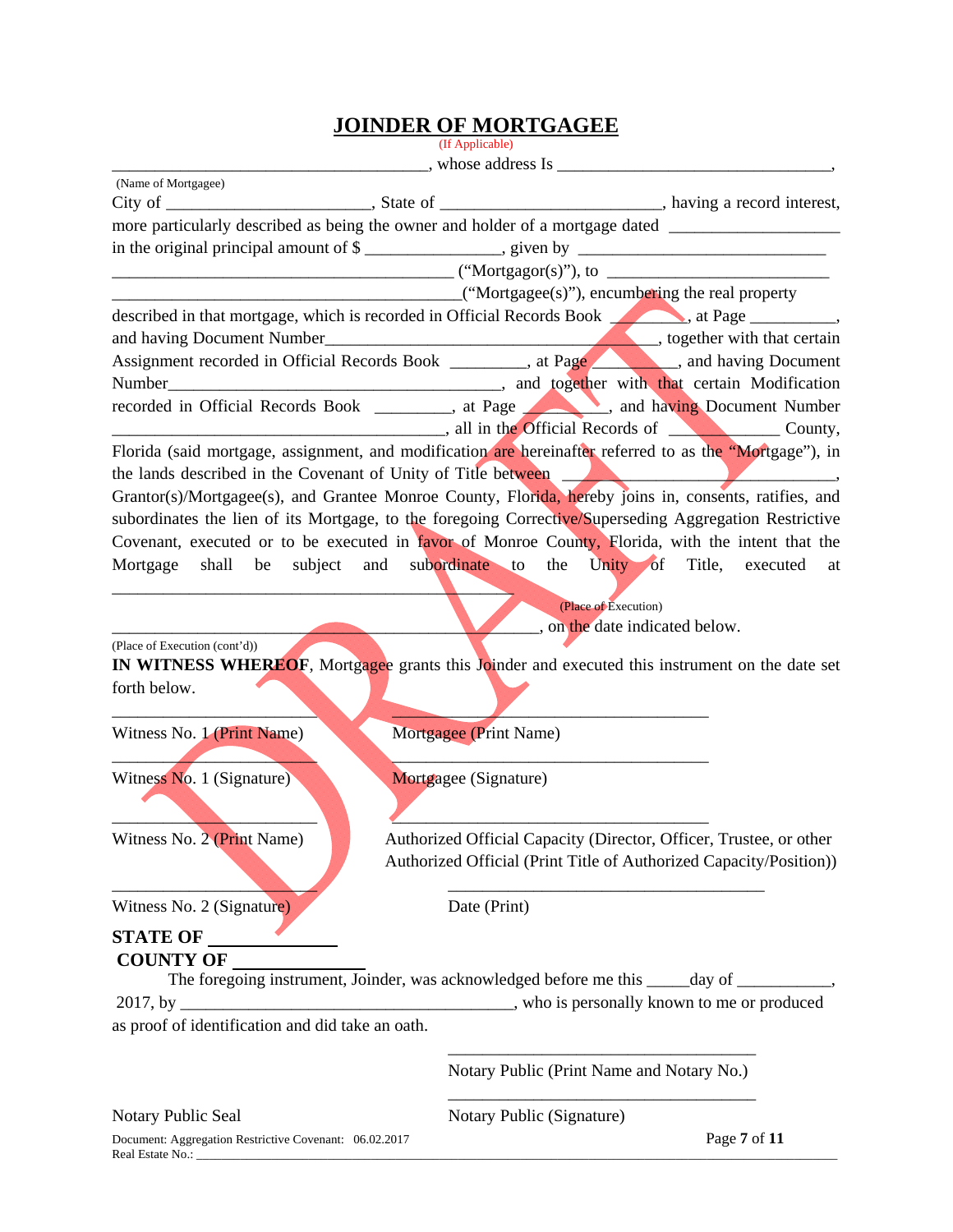## **JOINDER OF NON-MORTGAGEE ENCUMBRANCE-HOLDER**

|                                                        | (If Applicable) |                                                                                                                           |
|--------------------------------------------------------|-----------------|---------------------------------------------------------------------------------------------------------------------------|
|                                                        |                 | $\frac{1}{1}$ , whose address Is $\frac{1}{1}$                                                                            |
| (Name of Non-Mortgagee Encumbrance-Holder)             |                 |                                                                                                                           |
|                                                        |                 |                                                                                                                           |
|                                                        |                 | more particularly described as being the owner and holder of a encumbrance dated __________________                       |
|                                                        |                 |                                                                                                                           |
|                                                        |                 | $\frac{1}{1}$ ("Encumbranced Owner(s)"), to $\frac{1}{1}$                                                                 |
|                                                        |                 | ("Encumbranced Holder(s)"), encumbrainering the real property                                                             |
|                                                        |                 | described in that mortgage, which is recorded in Official Records Book 2008, at Page 2012, at Page                        |
|                                                        |                 |                                                                                                                           |
|                                                        |                 | and having Document Number<br>Assignment recorded in Official Records Book _________, at Page ______, and having Document |
|                                                        |                 |                                                                                                                           |
|                                                        |                 | recorded in Official Records Book _________, at Page _______, and having Document Number                                  |
|                                                        |                 | county, all in the Official Records of County,                                                                            |
|                                                        |                 | Florida (said mortgage, assignment, and modification are hereinafter referred to as the "Encumbrance"),                   |
|                                                        |                 |                                                                                                                           |
|                                                        |                 | in the lands described in the Covenant of Unity of Title between                                                          |
|                                                        |                 | Unity of Title/Encumbranced Grantor(s), and Grantee Monroe County, Florida, hereby joins in,                              |
|                                                        |                 | consents, ratifies, and subordinates the lien of its Encumbrance, to the foregoing Corrective/Superseding                 |
|                                                        |                 | Aggregation Restrictive Covenant, executed or to be executed in favor of Monroe County, Florida, with                     |
|                                                        |                 | the intent that the Encumbrance shall be subject and subordinate to the Unity of Title, executed at                       |
|                                                        |                 |                                                                                                                           |
|                                                        |                 | (Place of Execution)                                                                                                      |
|                                                        |                 | , on the date indicated below.                                                                                            |
| (Place of Execution (cont'd))                          |                 |                                                                                                                           |
|                                                        |                 | IN WITNESS WHEREOF, Mortgagee grants this Joinder and executed this instrument on the date set                            |
| forth below.                                           |                 |                                                                                                                           |
|                                                        |                 |                                                                                                                           |
| Witness No. 1 (Print Name)                             |                 | Non-Mortgagee Encumbrance-Holder (Print Name)                                                                             |
|                                                        |                 |                                                                                                                           |
| Witness No. 1 (Signature)                              |                 | Non-Mortgagee Encumbrance-Holder (Signature)                                                                              |
|                                                        |                 |                                                                                                                           |
| Witness No. 2 (Print Name)                             |                 | Authorized Official Capacity (Director, Officer, Trustee, or other                                                        |
|                                                        |                 | Authorized Official (Print Title of Authorized Capacity/Position)                                                         |
|                                                        |                 |                                                                                                                           |
| Witness No. 2 (Signature)                              | Date (Print)    |                                                                                                                           |
| STATE OF                                               |                 |                                                                                                                           |
| <b>COUNTY OF</b>                                       |                 |                                                                                                                           |
|                                                        |                 | The foregoing instrument, Joinder, was acknowledged before me this _____day of __________,                                |
|                                                        |                 |                                                                                                                           |
| as proof of identification and did take an oath.       |                 |                                                                                                                           |
|                                                        |                 |                                                                                                                           |
|                                                        |                 |                                                                                                                           |
|                                                        |                 | Notary Public (Print Name and Notary No.)                                                                                 |
|                                                        |                 |                                                                                                                           |
| Notary Public Seal                                     |                 | Notary Public (Signature)                                                                                                 |
| Document: Aggregation Restrictive Covenant: 06.02.2017 |                 | Page 8 of 11                                                                                                              |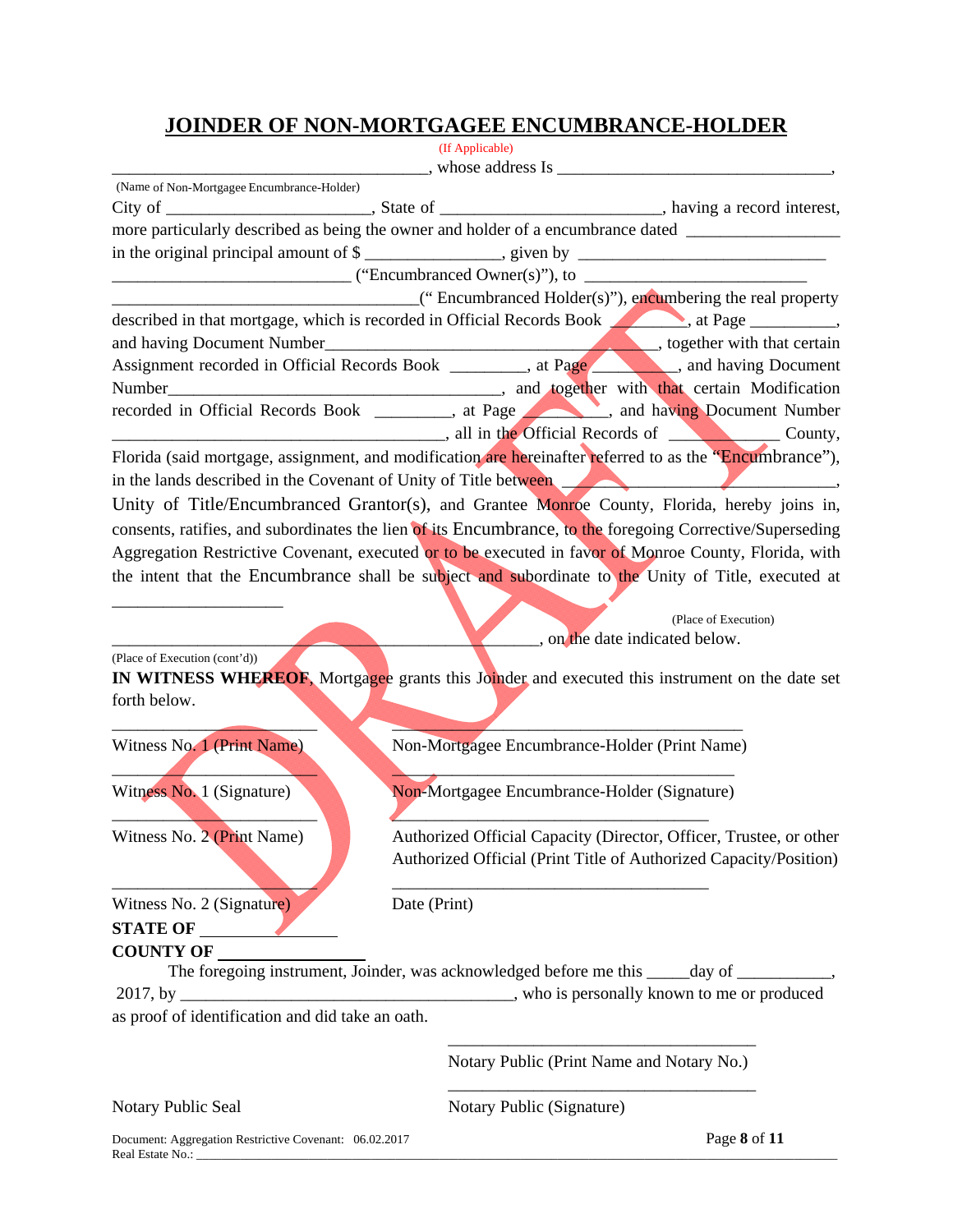# **Grantor(s') Affidavit of No Encumbrances**

|                                                                                   | (If Applicable)                                                                                                |
|-----------------------------------------------------------------------------------|----------------------------------------------------------------------------------------------------------------|
| 1. WHEREAS,                                                                       | the undersigned, is/are the sole fee                                                                           |
|                                                                                   | simple title owner(s) of the certain below-described real property located in Monroe County, Florida, having a |
|                                                                                   | legal description as follows and which is shown on attached Exhibit "____," which is hereby incorporated as    |
| if fully stated herein:                                                           |                                                                                                                |
|                                                                                   |                                                                                                                |
|                                                                                   | $Parcel(s)/Lot(s):$ Block: Block:                                                                              |
|                                                                                   |                                                                                                                |
|                                                                                   |                                                                                                                |
|                                                                                   |                                                                                                                |
|                                                                                   | 2. WHEREAS, it is true and correct that as of this date no liens, loans, mortgage encumbrances, or non-        |
|                                                                                   | mortgage encumbrances, other than those in which Joinder(s) have been executed and submitted for this          |
|                                                                                   | Corrective/Superseding Aggregation Restrictive Covenant corresponding to this Affidavit of No                  |
|                                                                                   | Encumbrances, currently encumber the above legally described real property; and                                |
|                                                                                   | 3. NOW, THEREFORE, the undersigned hereby states that the above legally described property is free of all      |
|                                                                                   | liens, loans, mortgage encumbrances, and non-mortgage encumbrances at this time, other than those in           |
|                                                                                   | which Joinder(s) have been executed and submitted as part of the Monroe County Covenant of Unity of Title      |
| application corresponding to this Affidavit of No Encumbrances.                   |                                                                                                                |
| <b>EXECUTED ON THIS</b> $\qquad \qquad \text{day of } \qquad \qquad \text{2017.}$ |                                                                                                                |
| WITNESSES TO ALL                                                                  | OWNER(S)-GRANTOR(S)                                                                                            |
|                                                                                   |                                                                                                                |
| Witness No. 1 (Print Name)                                                        | Owner-Grantor No. 1 (Print Name)                                                                               |
|                                                                                   |                                                                                                                |
| Witness No. 1 (Signature)                                                         | Owner-Grantor No. 1 (Signature)                                                                                |
|                                                                                   |                                                                                                                |
|                                                                                   |                                                                                                                |
| Witness No. 2 (Print Name)                                                        | <b>Owner-Grantor No. 2 (Print Name)</b>                                                                        |
|                                                                                   |                                                                                                                |
| Witness No. 2 (Signature)                                                         | Owner-Grantor No. 2 (Signature)                                                                                |
|                                                                                   |                                                                                                                |
| <b>STATE OF</b>                                                                   |                                                                                                                |
| <b>COUNTY OF</b>                                                                  |                                                                                                                |
|                                                                                   | The foregoing instrument, Grantor(s') Affidavit of No Encumbrances, was acknowledged before me this            |
|                                                                                   |                                                                                                                |
| known to me or produced as proof of identification and did take an oath.          |                                                                                                                |
|                                                                                   |                                                                                                                |
|                                                                                   | Notary Public (Print Name and Notary No.)                                                                      |

Notary Public Seal Notary Public (Signature)

\_\_\_\_\_\_\_\_\_\_\_\_\_\_\_\_\_\_\_\_\_\_\_\_\_\_\_\_\_\_\_\_\_\_\_\_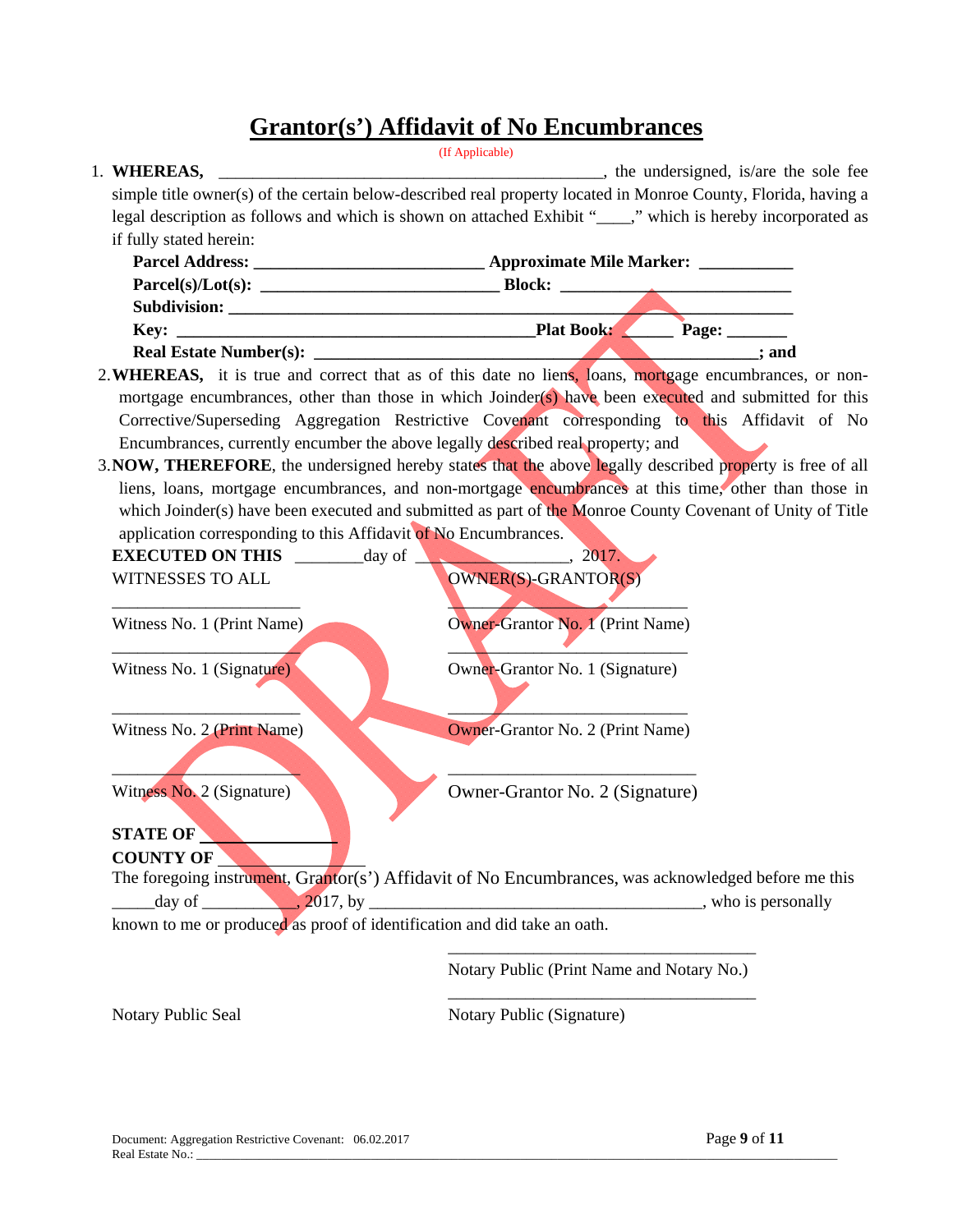| Prepared by/Return to:                                                                                                                                                                                                         |                                                                                                      |
|--------------------------------------------------------------------------------------------------------------------------------------------------------------------------------------------------------------------------------|------------------------------------------------------------------------------------------------------|
| <u> 1980 - Johann Stoff, amerikansk politiker (d. 1980)</u>                                                                                                                                                                    |                                                                                                      |
|                                                                                                                                                                                                                                |                                                                                                      |
|                                                                                                                                                                                                                                |                                                                                                      |
|                                                                                                                                                                                                                                |                                                                                                      |
|                                                                                                                                                                                                                                |                                                                                                      |
|                                                                                                                                                                                                                                | <b>AFFIDAVIT AS TO AUTHORITY UNDER TRUST</b>                                                         |
|                                                                                                                                                                                                                                | (If Applicable)                                                                                      |
|                                                                                                                                                                                                                                | , THE UNDERSIGNED, first being duly sworn,                                                           |
| (Print Name)<br>deposes and states:                                                                                                                                                                                            |                                                                                                      |
|                                                                                                                                                                                                                                |                                                                                                      |
| THAT I am the designated (write-in or check):<br>1.                                                                                                                                                                            | <b>Authorized Official Capacity Under Trust</b>                                                      |
| Beneficiary;<br>Grantor;                                                                                                                                                                                                       | Co-Executor<br>Executor;                                                                             |
| Co-Trustee;<br>Sole Trustee;                                                                                                                                                                                                   | Settlor;                                                                                             |
|                                                                                                                                                                                                                                | (Full Legal Name of Trust)<br>(hereinafter the "Trust") and have personal knowledge of the facts set |
| (Full Legal Name of Trust (cont'd))<br>forth in this Affidavit.                                                                                                                                                                |                                                                                                      |
| 1.<br>(hereinafter the "Real Estate"), more particularly described as:                                                                                                                                                         | THAT part of the Trust corpus includes real property located in Monroe County, Florida               |
| Parcel Address:                                                                                                                                                                                                                | Approximate Mile Marker: ___________                                                                 |
| Parcel(s)/Lot(s): $\_\_$                                                                                                                                                                                                       |                                                                                                      |
| Subdivision: Value of Alberta Communication of the Communication of the Communication of the Communication of the Communication of the Communication of the Communication of the Communication of the Communication of the Com |                                                                                                      |
|                                                                                                                                                                                                                                |                                                                                                      |
|                                                                                                                                                                                                                                | ; and                                                                                                |

## **[The remainder of this page has been intentionally left blank.]**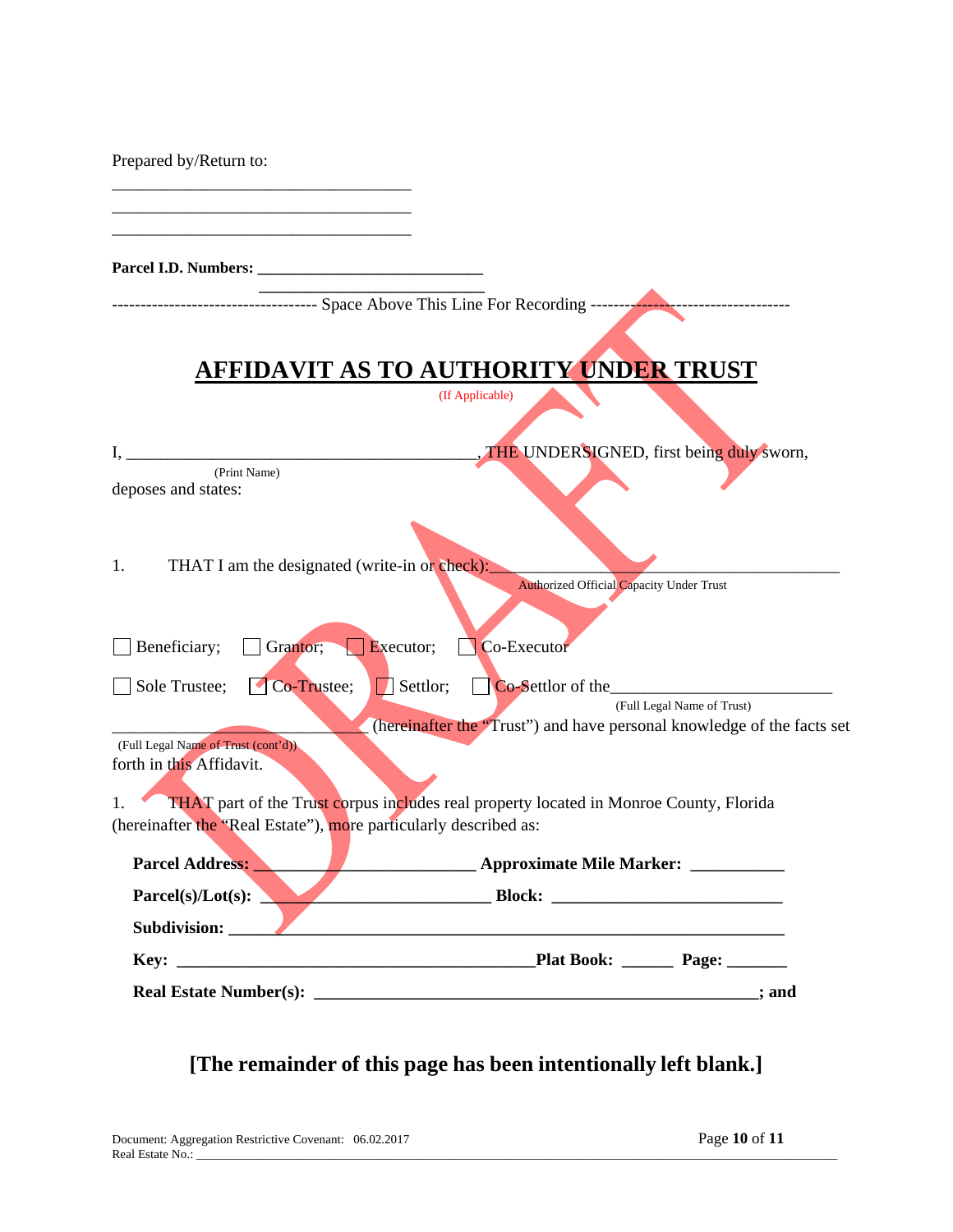| Quitclaim Deed;<br>2.<br>THAT the real estate was transferred to the Trust by means of the:                                                                                                                                                                                                  |
|----------------------------------------------------------------------------------------------------------------------------------------------------------------------------------------------------------------------------------------------------------------------------------------------|
| Special Warranty Deed; Statutory Warranty Deed; Warranty Deed;                                                                                                                                                                                                                               |
| ; which was recorded on the<br>Judgment<br>(Other Instrument)<br>day of $\_\_$<br>(Year)<br>(Month)<br>Page ____________, of the Official Records of Monroe County, Florida.                                                                                                                 |
| 3.<br>THAT consistent with the foregoing, I, the undersigned, swear under penalty of perjury that<br>under the Trust, said Trust's terms, and (if any) all amendments thereto, $I$ (the undersigned) am duly<br>authorized to execute in relation to the aforesaid real estate (select one): |
| (Name and No. of Monroe County Building Department or Monroe County Planning &<br>Environmental Resources Department Permit Application, Form, or<br>Other Development Approval Instrument)                                                                                                  |
| All Monroe County Building Department and Monroe County Planning & Environmental Resources<br>Department Permit Applications, Forms, and Other Similar Monroe County Development Approval<br>Documents and Instruments                                                                       |
| IN WITNESS WHEREOF, I have executed this Affidavit under penalty of perjury on this<br>4.<br>day of $\overline{\phantom{a}}$<br>(Year)<br>(Month)<br><b>AUTHORIZED TRUST OFFICIAL:</b><br>WITNESSESS TO ALL:                                                                                 |
| Authorized Official (Print Name)<br>Witness No. 1 (Print Name)                                                                                                                                                                                                                               |
| Witness No. 1 (Signature)<br><b>Authorized Official (Signature)</b>                                                                                                                                                                                                                          |
| Witness No. 2 (Print Name)<br>Witness No. 2 (Signature)                                                                                                                                                                                                                                      |
| <b>STATE OF</b><br><b>COUNTY OF</b>                                                                                                                                                                                                                                                          |
| who is/are personally known to me or produced<br>$by_$<br>as proof of identification and did take an oath.                                                                                                                                                                                   |
|                                                                                                                                                                                                                                                                                              |

Notary Public (Print Name)

Notary Public Seal Notary Public (Signature)

\_\_\_\_\_\_\_\_\_\_\_\_\_\_\_\_\_\_\_\_\_ \_\_\_\_\_\_\_\_\_\_\_\_\_\_\_\_\_\_\_\_\_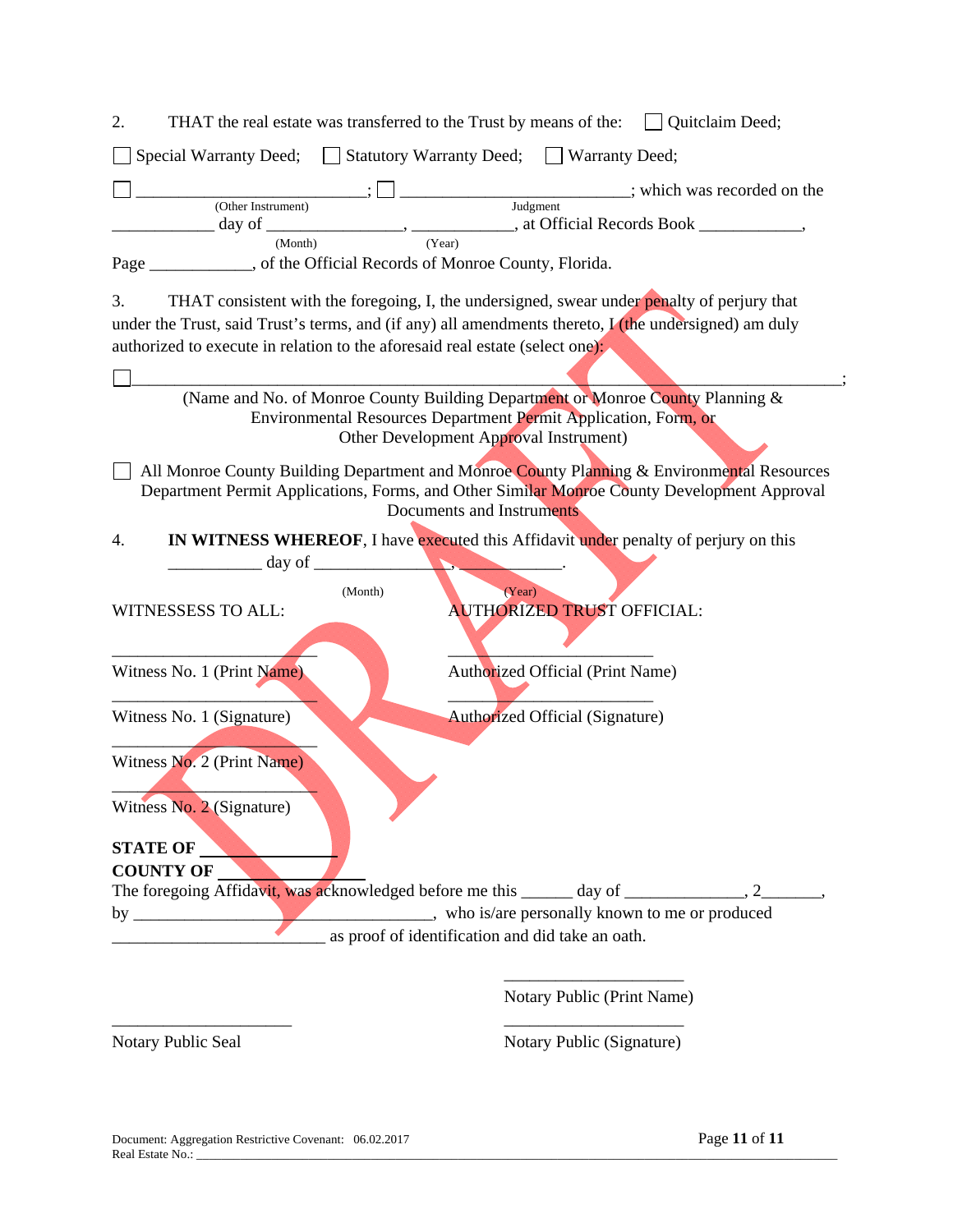Prepared by/Return to:

\_\_\_\_\_\_\_\_\_\_\_\_\_\_\_\_\_\_\_\_\_\_\_\_\_\_\_\_\_\_\_\_\_\_\_ \_\_\_\_\_\_\_\_\_\_\_\_\_\_\_\_\_\_\_\_\_\_\_\_\_\_\_\_\_\_\_\_\_\_\_ \_\_\_\_\_\_\_\_\_\_\_\_\_\_\_\_\_\_\_\_\_\_\_\_\_\_\_\_\_\_\_\_\_\_\_

 **\_\_\_\_\_\_\_\_\_\_\_\_\_\_\_\_\_\_\_\_\_\_\_\_\_\_\_\_\_** 

Parcel I.D. Numbers:

------------------------------------ Space Above This Line For Recording -----------------------------------

# **MONROE COUNTY, FLORIDA COVENANT OF UNITY OF TITLE**

# **THIS UNITY OF TITLE SHALL BE INCORPORATED IN WHOLE AND REFERENCED BY BOOK AND PAGE NUMBER AND DOCUMENT NUMBER ON ALL TRANSFERS OF THE BELOW DESCRIBED REAL PROPERTY.**

1. **WHEREAS,** this Unity of Title is granted this day of \_\_\_\_\_\_\_, 2017 by  $(hereinafter "Grantor(s)", to Monroe")$ 

County, a political subdivision of the State of Florida (hereinafter "Grantee"), whose address is1100 Simonton Street, Key West, Florida 33040; and

2. **WHEREAS,** the undersigned Grantor(s), is/are the sole fee simple title owner(s) of the certain below-described real property (hereinafter "Servient Estate Property") located in Monroe County, Florida, having a legal description as follows and which is shown on attached Exhibit "\_\_\_," which is hereby incorporated as if fully stated herein:

| <b>Parcel Address:</b>        | Approximate Mile Marker: __________ |  |  |
|-------------------------------|-------------------------------------|--|--|
| $Parcel(s)/Lot(s)$ :          |                                     |  |  |
| <b>Subdivision:</b>           |                                     |  |  |
|                               | <b>Plat Book:</b><br>Page:          |  |  |
| <b>Real Estate Number(s):</b> | and                                 |  |  |

**3. WHEREAS**, Grantee is a general purpose political subdivision of the State of Florida and is authorized to regulate and control the use of real property through the Monroe County Comprehensive Plan and the Monroe County Code(s) in order to protect the public health, safety, and welfare; and

Document: Covenant of Unity of Title 06.02.2017 Page **1** of **17** Real Estate No.: **4. WHEREAS**, the servient estate property is subject to the jurisdiction and requirements of the Monroe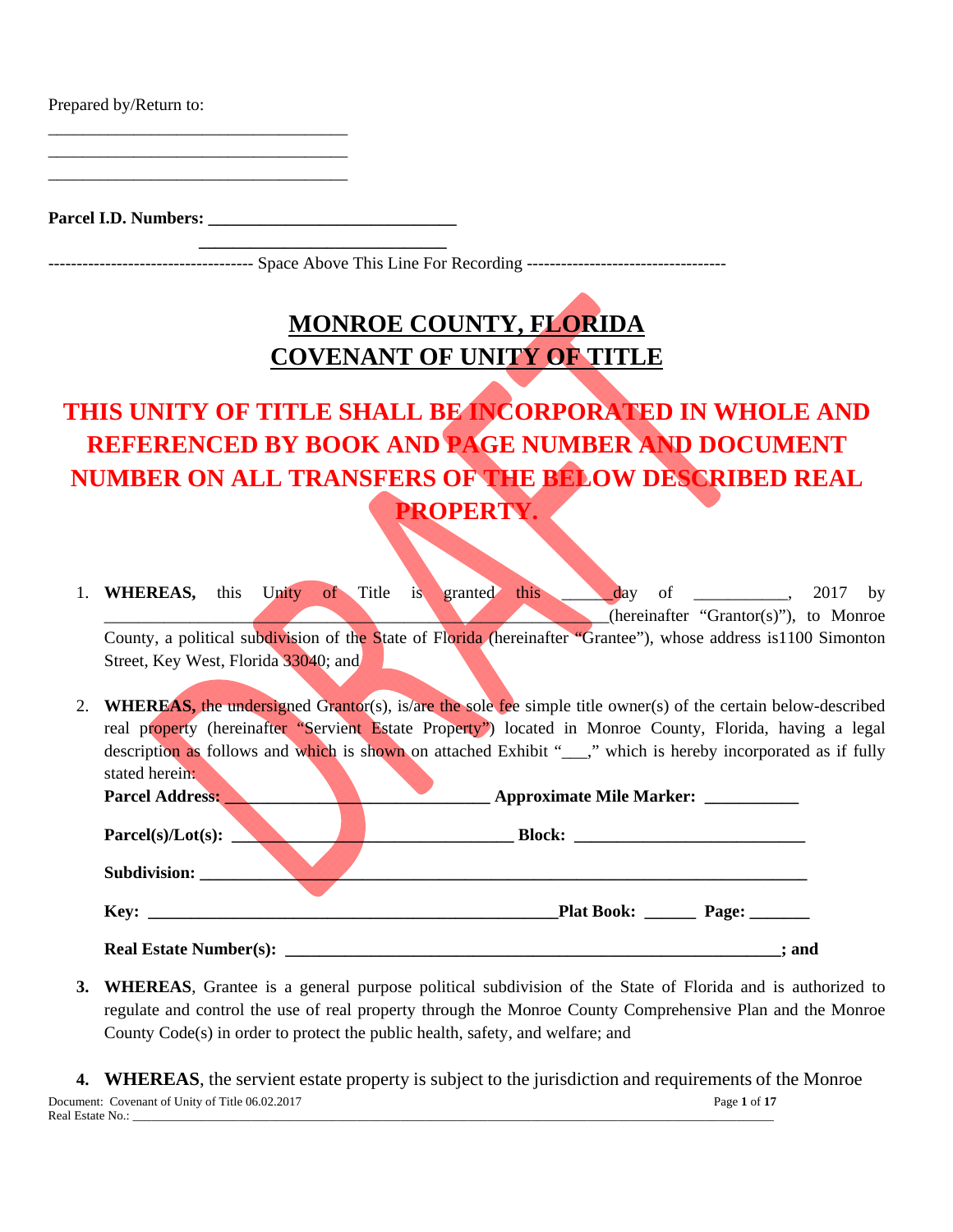Comprehensive Plan and the Monroe County Code(s); and

- **5. WHEREAS**, Monroe County Comprehensive Plan Policy 101.6.4 (2017) and Monroe County Code § 138 (2017) require(s) this Unity of Title; and
- **6. WHEREAS**, this Unity of Title is located on the above legally described servient estate property; and
- **7. WHEREAS**, Grantor(s) hereby attest(s) his/her/its/their recognition that this Unity of Title does not allow the servient estate property to be divided into separate parcels owned by multiple owners; and
- **8. WHEREAS**, Grantor(s) hereby attest(s) his/her/its/their recognition that the servient estate property shall hereafter exclusively be considered as one parcel of land, and that no portion of said parcel of land may hereafter be sold, transferred, devised, or assigned separately, except in its entirety as one parcel of land; and
- **9. WHEREAS**, the consent of all mortgagee(s) and holder(s) of any and all other encumbrance(s) of or otherwise upon the servient estate property is attached as Exhibit(s) " $\sim$ " and " $\sim$ ." If no such consent is attached hereto, the undersigned Grantor(s) and the personal representative(s), heir(s), assign(s), and successor(s) in title of the undersigned Grantor(s), hereby attest(s) to Grantee that no such mortgage(s) and that no such other encumbrance(s) exist(s); and
- **10. WHEREAS,** this Unity of Title is granted in consideration of and in furtherance of approval of a new Monroe County ROGO permit allocation application number entering the ROGO permit allocation system after July13, 2016; and
- **11. WHEREAS**, the undersigned Grantor(s) and Grantee hereby attest that such County consideration and approval(s) was/were issued pursuant to this Unity of Title, and that this Unity of Title is supported by good and valuable consideration; and
- **12. WHEREAS**, this Unity of Title does not discharge, exempt, waive, or otherwise release the undersigned Grantor(s), tenant(s) thereto, the personal representative(s), heir(s), assign(s), and successor(s) in title of the undersigned Grantor(s), or tenant(s) thereto, from their duty to obtain required federal, state, County, and local approval(s) for any future construction of structures or establishment of uses upon the servient estate property; and
- **13. WHEREAS**, this Unity of Title does not discharge, exempt, waive, or otherwise release the undersigned Grantor(s), tenant(s) thereto, the personal representative(s), heir(s), assign(s), and successor(s) in title of the undersigned Grantor(s), or tenant(s) thereto, from their duty to comply with any additional requirements based upon the Florida Building Code and/or floodplain design requirements; and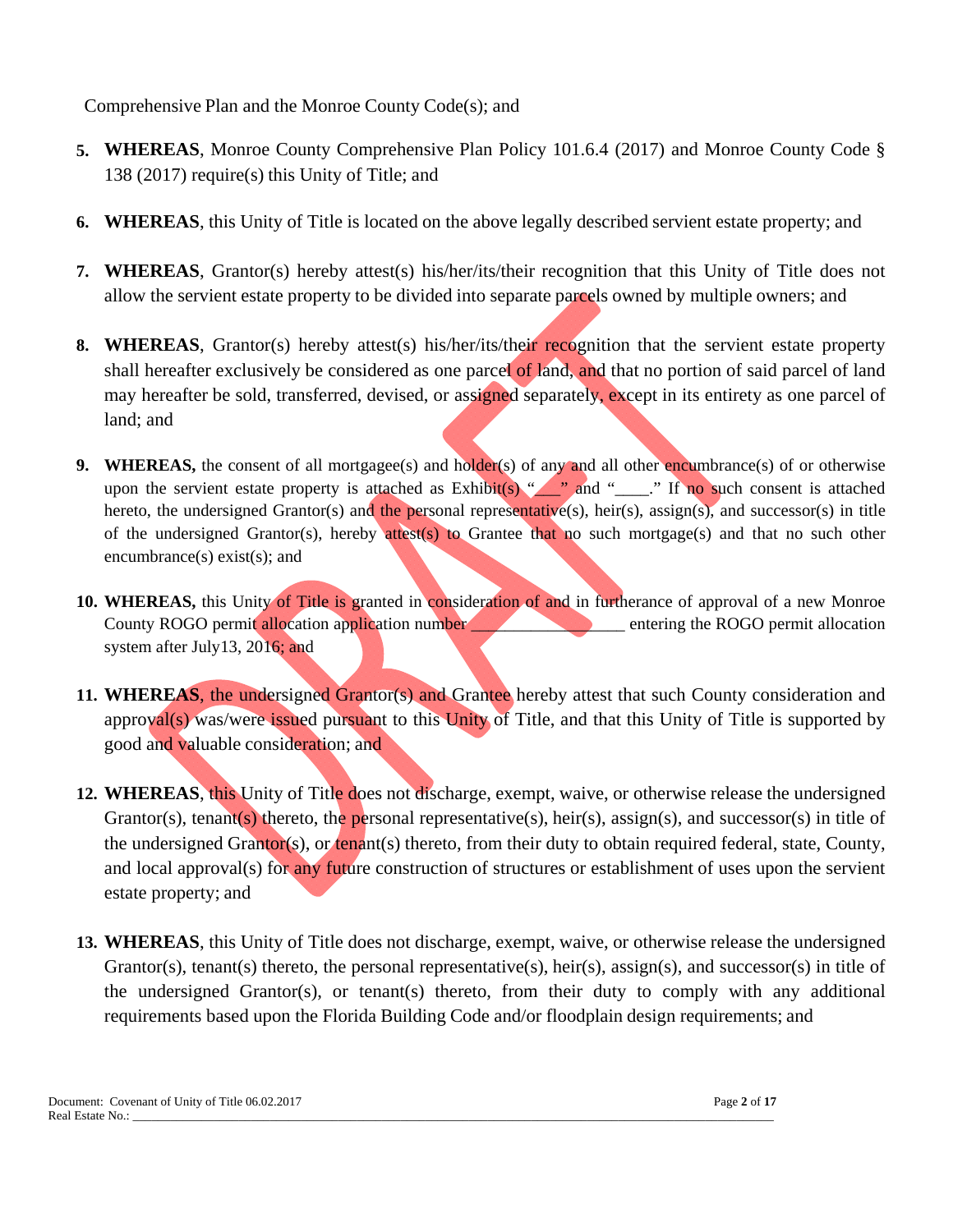- **14. NOW, THEREFORE**, as an inducement to Grantee for and in consideration of Grantee's issuance of the aforesaid consideration and approval(s), together with other good and valuable consideration, the adequacy, sufficiency, and receipt of which are hereby expressly acknowledged and attested to, the undersigned Grantor(s) hereby grants, creates, and establishes a Covenant of Unity of Title for and in favor of Grantee upon the above legally described servient estate property which shall run with the land and be binding upon the undersigned Grantor(s), tenant(s) thereto, the personal representative(s), heir(s), assign(s), and successor(s) in title of the undersigned Grantor(s), and tenant(s) thereto, and shall remain in full force and effect forever, and Grantor(s) declare(s) and grant(s) as follows:
	- 1) The foregoing recitals are true and correct and are hereby incorporated as if fully stated herein; and
	- 2) This Unity of Title does not allow the servient estate property to be divided into separate parcels owned by multiple owners; and
	- 3) The servient estate property shall hereafter exclusively be considered as one parcel of land, and that no portion of said parcel of land may hereafter be sold, transferred, devised, or assigned separately, except in its entirety as one parcel of land; and
	- 4) The undersigned Grantor(s) hereby covenant(s) with Grantee that Grantor(s) is/are lawfully seized of the servient estate property in fee simple free and clear of all encumbrances that are inconsistent with the terms of and exhibits attached to this Unity of Title, and fully attest(s), warrant(s), and defend(s) the title to and interest in the Unity of Title hereby conveyed against the lawful claims of all persons whomsoever; and
	- 5) This Unity of Title is intended to benefit, run with the land in favor of, and shall inure to Grantee Monroe County, Florida; and
	- 6) This Unity of Title constitutes a real property interest immediately vested in Grantee; and
	- 7) The undersigned Grantor(s), and the personal representative(s), heir(s), assign(s), and successor(s) in title of the undersigned Grantor(s), shall pay all taxes, assessments, fees, and charges of whatever description levied upon or assessed by competent authority on the servient estate property therein before delinquency, shall keep such levies and assessments current, and shall not allow any lien(s) on the servient estate property superior to this Unity of Title. In the event of failure to so disallow such lien(s), to extinguish such lien(s), and/or to obtain subordination of such lien(s) to this Unity of Title, in addition to any other remedy, the damage(s) and/or debt(s) owed to Grantee shall constitute a lien against the servient estate property which shall automatically relate back to the recording date of this Unity of Title; and
	- 8) **Construction and Interpretation**. The construction and interpretation of such, and all other, Monroe County Comprehensive Plan provision(s) and Monroe County Code(s) provision(s) shall be deferred in favor of Grantee and such construction and interpretation shall be entitled to great weight on trial and on appeal; and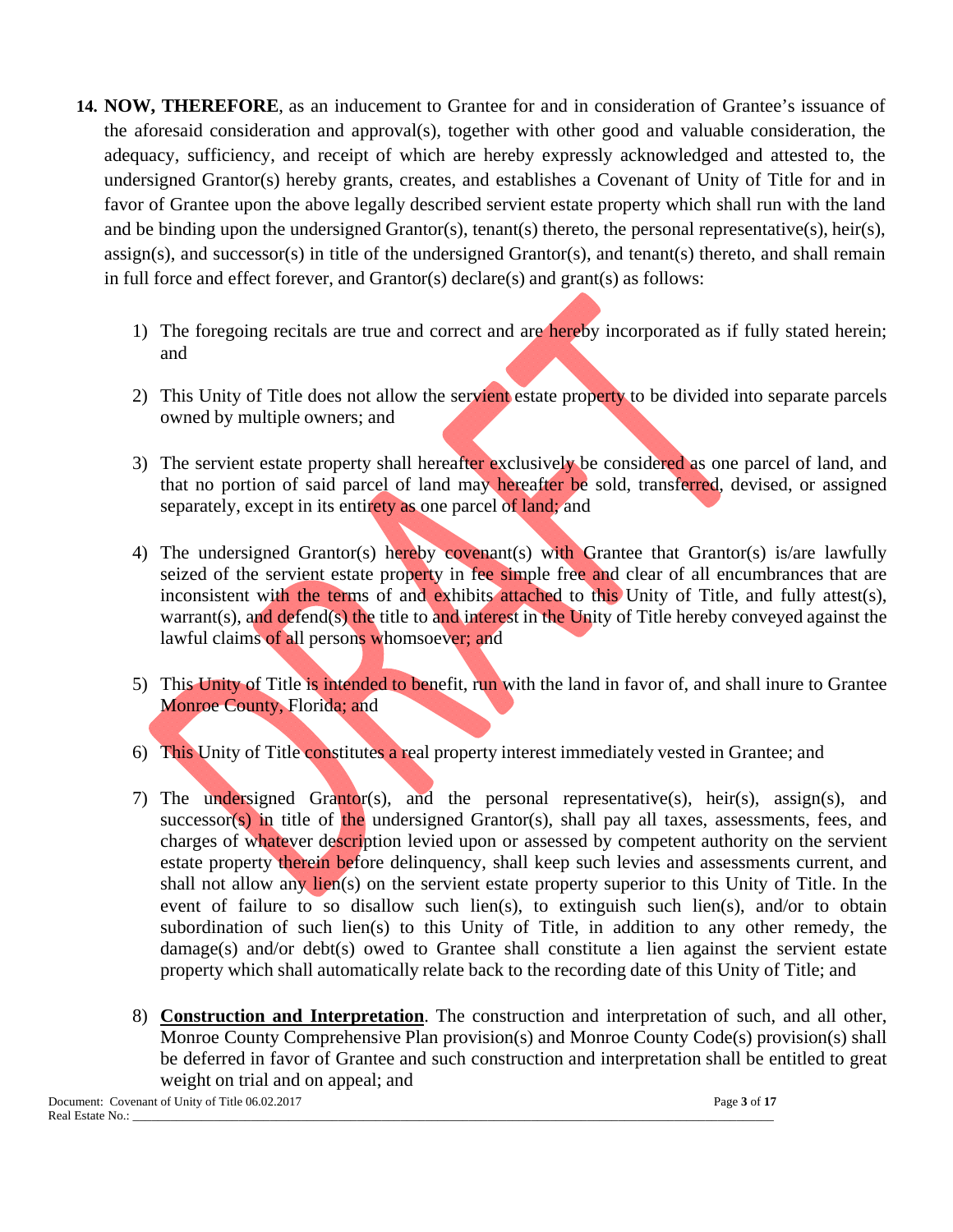#### 9) **Recordation, Amendment, Modification, or Release**.

- A. The servient estate property cannot be subdivided, re-subdivided, platted, re-platted, or conveyed as separate parcels or transferred as separate parcels unless Grantee agrees, consents, and joins in writing thereto, and any such subdivision, re-subdivision, platting, re-platting, or conveyance as separate parcels or transference as separate parcels, in order to be valid and binding upon Grantee, must be executed in writing by both Grantee and the undersigned Grantor(s); and
- B. The undersigned Grantor(s) hereby agree(s) to and shall file this Unity of Title together with all appropriate and required Joinder(s) with the Clerk of the Circuit Court of Monroe County, and shall record this Unity of Title together with all appropriate and required Joinder(s) in the Official Records of Monroe County, Florida, and shall re-file and re-record these at any time Grantee may require to preserve its (Grantee's) rights, and the undersigned Grantor(s) shall solely pay any and all costs and expenses associated with such filing(s),  $re-filing(s)$ , recordation(s), and re-recordation(s); and
- C. No amendment or modification to this Unity of Title is effective unless Grantee agrees, consents, and joins in writing thereto, and any amendment or modification to this Unity of Title must be executed in writing by both Grantee and the undersigned Grantor(s); and
- D. The undersigned Grantor(s) shall file any such amendment or modification to this Unity of Title together with all appropriate and required Joinder(s) with the Clerk of the Circuit Court of Monroe County and shall record any such amendment or modification to this Unity of Title together with all appropriate and required Joinder(s) in the Official Records of Monroe County, Florida; and
- E. The undersigned Grantor(s) shall solely pay any and all costs and expenses associated with the filing and recordation of any such amendment(s) or modification(s); and
- F. This Unity of Title may not be rescinded, voided, or released unless and until the Monroe County Board of County Commissioners (hereinafter "BOCC") approves such rescission, voidance, or release by BOCC Resolution; and

#### 10) **Subsequent Reference Requirement**.

A. The undersigned Grantor(s), tenant(s) thereto, the personal representative(s), heir(s),  $assign(s)$ , and successor(s) in title of the undersigned Grantor(s), and tenant(s) thereto, hereby agree(s) to and shall submit a copy of this filed and recorded Unity of Title together with (simultaneously in date and time with) all future development applications relating to the servient estate property. Such submission by the undersigned Grantor(s), tenant(s) thereto, the personal representative(s), heir(s), assign(s), and successor(s) in title of the undersigned Grantor(s), and tenant(s) thereto, shall be to the agency(ies),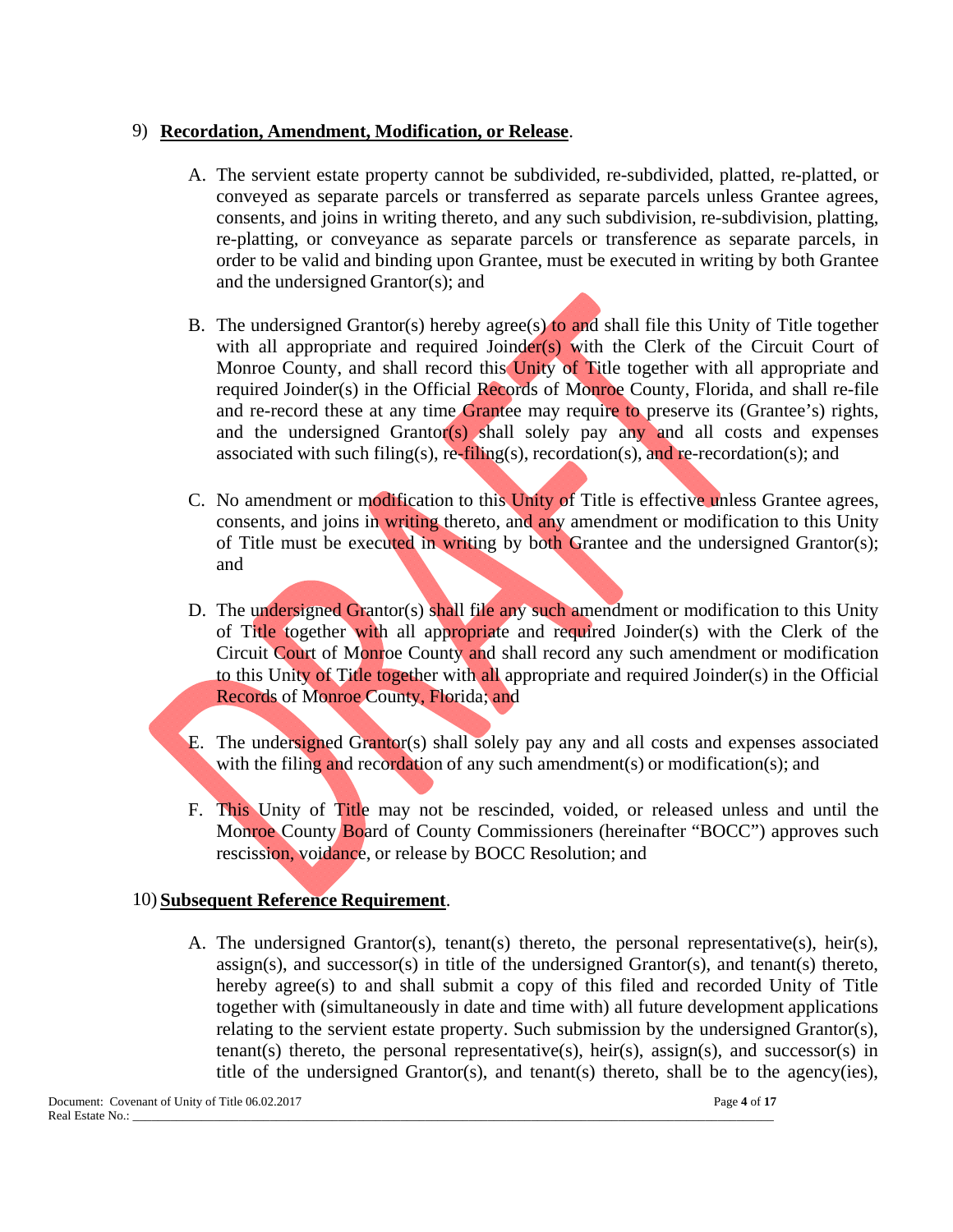$de$  department(s), and office(s) in receipt of or otherwise receiving such development application(s). This requirement is non-exclusive to Monroe County agencies, departments, and offices, and is to be construed as inclusive of all reviewing federal, state, Monroe County, and local agencies, departments, and offices in receipt of or otherwise receiving such development application(s), such that the undersigned Grantor(s), tenant(s) thereto, the personal representative(s), heir(s), assign(s), and successor(s) in title of the undersigned Grantor(s), and tenant(s) thereto, must so simultaneously furnish a copy of this filed and recorded Unity of Title to any and all federal, state, Monroe County, and local agencies, departments, and offices in receipt of or otherwise receiving such development application(s); and

- B. The undersigned Grantor(s), tenant(s) thereto, the personal representative(s), heir(s),  $assign(s)$ , and successor(s) in title of the undersigned Grantor(s), and tenant(s) thereto, shall reference this Unity of Title and all previously executed and recorded restrictions in any future instrument conveying title to or an interest in the servient estate property, including the recording book and page number(s) and document number(s) of this Unity of Title and all previously executed and recorded restrictions; and
- C. The undersigned Grantor(s), tenant(s) thereto, the personal representative(s), heir(s),  $assign(s)$ , and successor(s) in title of the undersigned Grantor(s), and tenant(s) thereto, shall insert the terms and restrictions of this Unity of Title into any subsequent deed or other legal instrument by which he/she/it/they divest(s) himself/herself/itself/themselves(s) of any title to or interest in the servient estate property; and
- 11) **Joint-and-Several Liability**. If the undersigned Grantor(s), tenant(s) thereto, the personal representative(s), heir(s), assign(s), and successor(s) in title of the undersigned Grantor(s), tenant(s)thereto, or any other non-County natural person(s) or legal person(s) are party(ies) to any suit, action, or proceeding, in law or in equity, initiated, cross-initiated, counter-initiated, or filed by the County to enforce any provision(s), restriction(s), or term(s) contained herein, and consist(s) of more than one person(s) or entity(ies), such person(s) and entity(ies) shall be jointly and severally liable; and
- 12) **Non-Assignability**. This Unity of Title shall not be assignable by the undersigned Grantor(s), tenant(s) thereto, the personal representative(s), heir(s), assign(s), or successor(s) in title of the undersigned  $Grantor(s)$ , tenant(s) thereto, or any other non-County party with title to or an interest in the servient estate property, unless such assignment is first approved by Monroe County BOCC Resolution; and

#### 13) **Notice and Service of Process**.

A. **Notice - To Grantee**. All notices, consents, approvals, or other communications to Grantee hereunder shall be in writing and shall be deemed properly served if sent by U.S. Postal Service Certified Mail, return receipt requested, in the following form and address: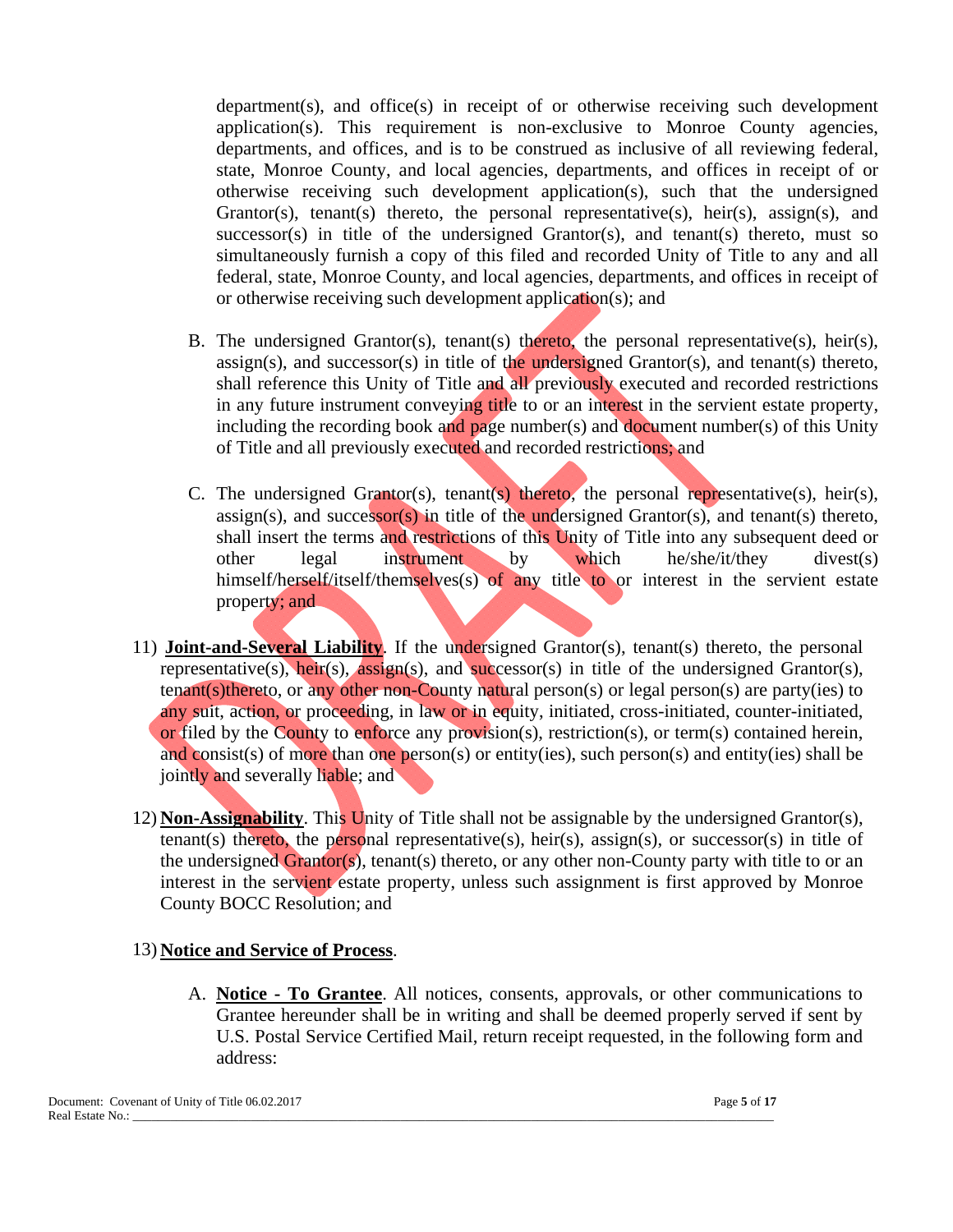Monroe County Planning & Environmental Resources Department **Attn: Senior Director Subject: Unity of Title** 2798 Overseas Highway, Marathon, FL 33050.

And with a copy to:

Monroe County Attorney's Office **Subject: Unity of Title** 1111 12th Street, Suite 408 Key West, FL 33040

14) **Dispute Resolution - Meet-and-Confer Prerequisite**. The undersigned Grantor(s), tenant(s) thereto, the personal representative(s),  $\overline{heir}(s)$ , assign(s), or successor(s) in title of the undersigned Grantor(s), and tenant(s) thereto, hereby agree(s) that as a first condition precedent to his/her/its/their initiation of litigation or adversarial administrative proceedings against the County in the form of a suit or action arising out of, related to, or in connection with this Unity of Title, shall first, prior to the initiation of such suit or action, attempt to resolve their dispute(s) and disagreement(s) by a meet-and-confer session between himself/herself/itself/themselves and Monroe County Planning & Environmental Resources Department staff and counsel to the Monroe County Planning & Environmental Resources Department. If no resolution can be agreed upon within thirty (30) days after the occurrence of the aforesaid meet-and- confer session, such issue(s) shall next (second), as a second condition precedent to the initiation of such suit or action, be discussed at a public meeting of the Monroe County BOCC occurring in the same geographic sub-area as the geographic location of such Unity of Title (i.e., Upper Keys - Key Largo, Middle Keys - Marathon, Lower Keys -  $Key$  West). The undersigned Grantor(s), tenant(s) thereto, the personal representative(s), heir(s), assign(s), or successor(s) in title of the undersigned Grantor(s), and tenant(s) thereto, hereby agree(s) that in the event he/she/it/they so initiate such suit or action without satisfying both of these conditions precedent to their initiation of litigation or adversarial administrative proceedings against the County, that the County shall be automatically entitled to an Order granting Grantee's Motion to Dismiss and Florida Statute § 57.105 (2015) Motion for Sanctions and Attorney's Fee (or, at Grantee's election (if applicable), their Florida statutory equivalent(s), Federal equivalent(s), or non-Florida legal equivalent(s)); and

#### 15) **Limitation of Liability**.

- A. In the event of any litigation concerning the conditions, provisions, restrictions, or terms of this Unity of Title, Grantee, the undersigned Grantor(s), tenant(s) thereto, the personal representative(s), heir(s), assign(s), and successor(s) in title of the undersigned Grantor(s), and tenant(s) thereto, hereby agree to expressly waive and shall be treated as having expressly waived their right to a jury trial; and
- B. The undersigned Grantor(s), tenant(s) thereto, the personal representative(s), heir(s), assign(s), or successor(s) in title of the undersigned Grantor(s), and tenant(s) thereto,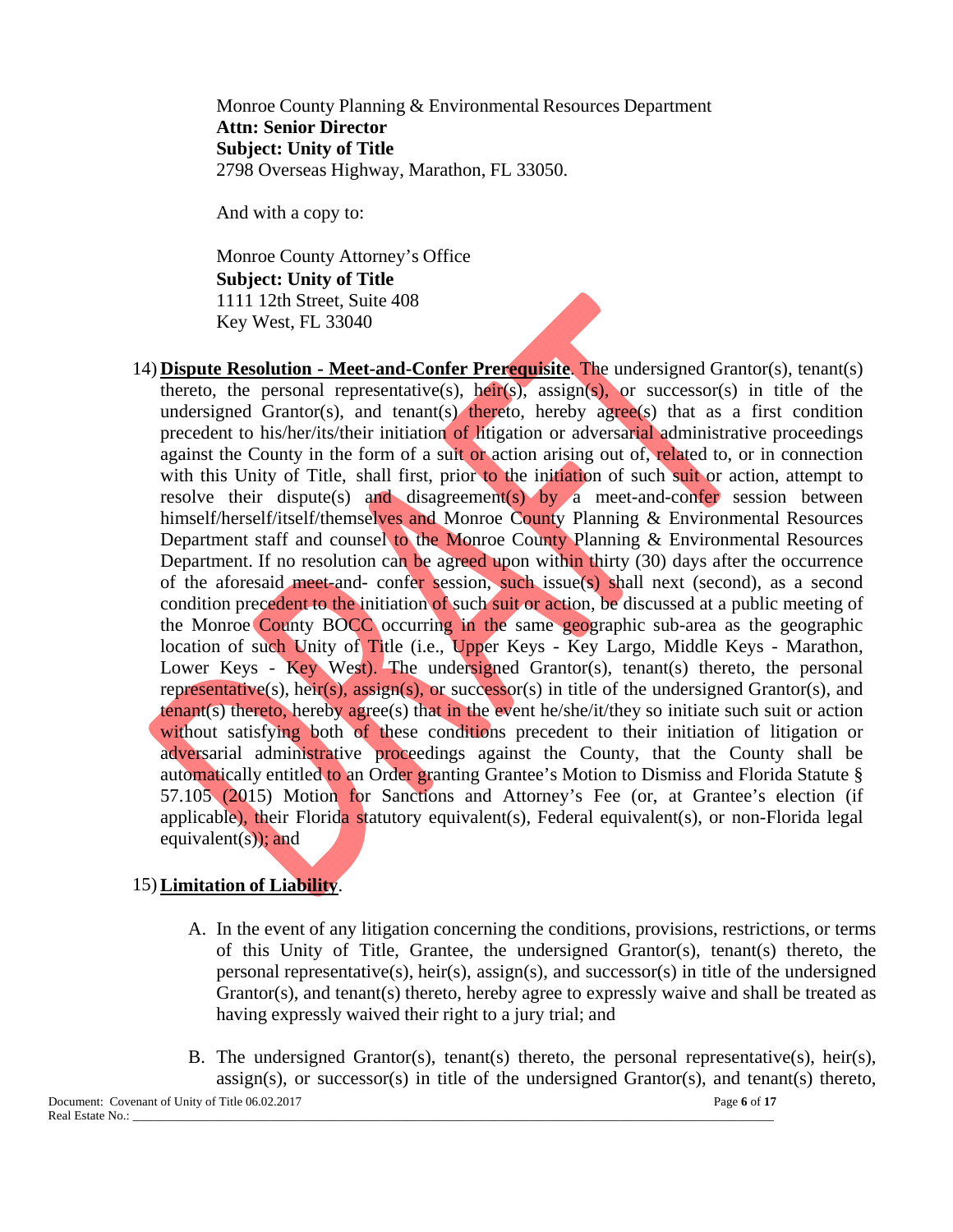hereby agree(s) that no charge(s) or claim(s) shall be made by it for any delay(s) or hindrance(s) attributable to the County during the progress of any portion of or during the effective date of this Unity of Title; and

- C. **No Waiver**. Grantee shall not be deemed to have waived any rights under this Unity of Title unless such waiver has been given, within this instrument both expressly and specifically; and
- D. **No Personal Liability**. The County expressly reserves and in no way shall be deemed to have waived, for itself or for its officer(s), employee(s), or agent(s), any sovereign, governmental, and any other similar defense, immunity, exemption, or protection against any suit, cause-of-action, demand, or liability. Further, no covenant, provision, or term of this Unity of Title shall be deemed to be a covenant or agreement of any officer, employee, or agent of the County in his or her individual capacity, and no officer, employee, or agent of the County shall be liable personally in this Unity of Title or be subject to any personal liability or accountability by reason of the execution of this Unity of Title; and
- E. **Non-Reliance by Third-Parties**. No person(s) or entity(ies) shall be entitled to rely upon the terms, or any of them, of this Unity of Title to enforce or attempt to enforce any third-party claim(s) or entitlement(s) to or benefit(s) of any service(s), term(s), or program(s) contemplated hereunder; and

#### 16) **Enforcement**.

A. **Default Notice**. In the event of breach or violation of the restrictions or terms hereof by Grantor(s), tenant(s) thereto, the personal representative(s), heir(s), assign(s), or successor(s) in title of the undersigned Grantor(s), or tenant(s) thereto, Grantee shall provide written "Notice of Default" or "Notice of Violation" to such defaulting party(ies), and such defaulting party(ies) shall have the right to cure such breach(es) or violation(s) within thirty (30) days of receiving notice of such breach(es) or violation(s); and

#### B. **Grantor(s) Breach or Violation**.

1. Uncured breach(es) or violation(s), by the undersigned Grantor(s), tenant(s) thereto, the personal representative(s), heir(s), assign(s), or successor(s) in title of the undersigned Grantor(s), or tenant(s) thereto, of the terms of and restrictions imposed by this Unity of Title shall, without any additional notice beyond this Unity of Title's recordation, entitle Grantee to immediately suspend and/or rescind, without liability to Grantee, development applications, pending permits, approvals, and inspections, and issued development order(s) contingent upon the effectiveness of this Unity of Title and Grantor(s') compliance thereto, the compliance of tenant(s) thereto, the compliance of the personal representative(s), heir(s), assign(s), or successor(s) in title of the undersigned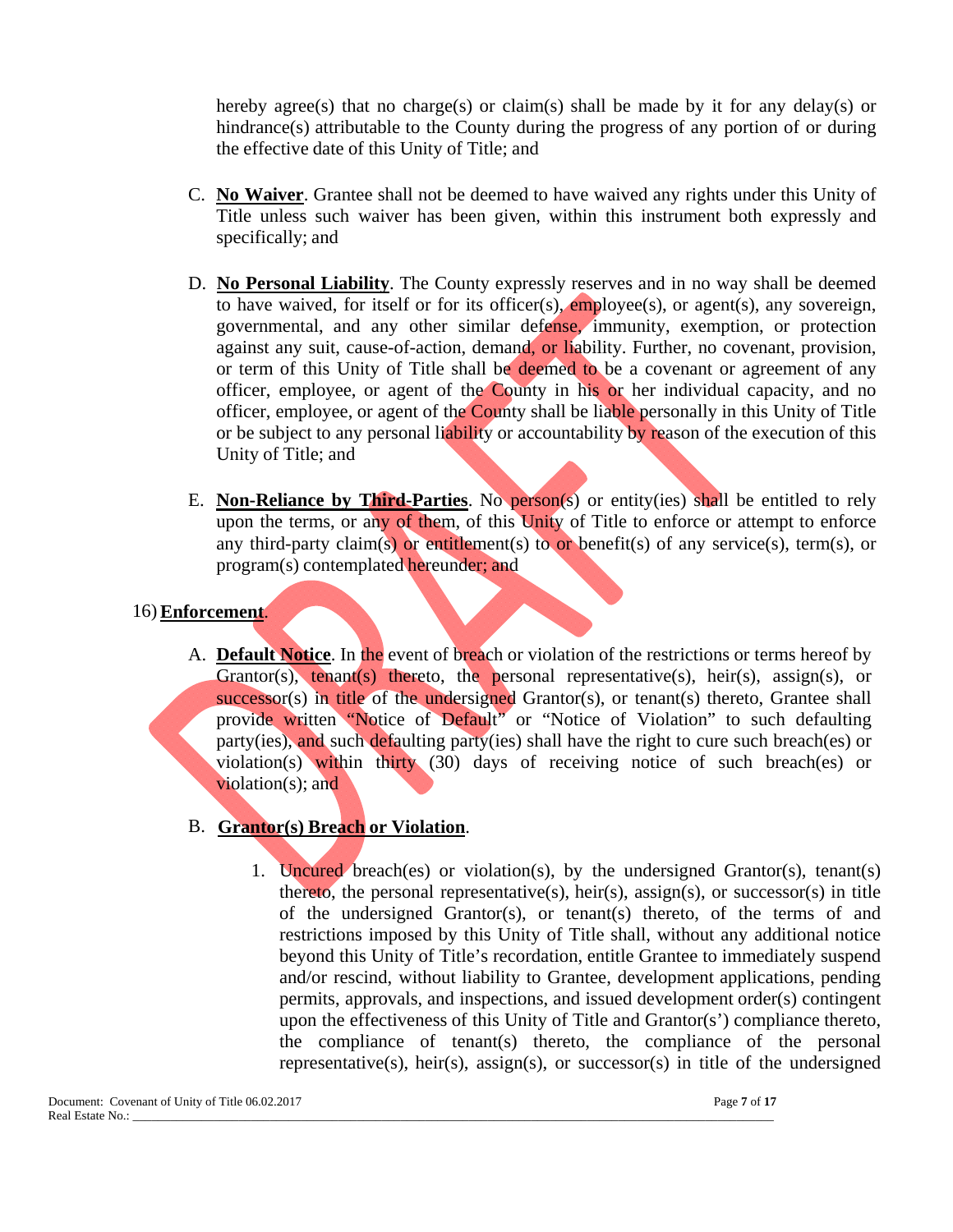Grantor(s) thereto, and the compliance of tenant(s) thereto, with the terms of this Unity of Title, applied for or issued for work to be undertaken at or upon the servient estate property, except for those permits, approvals, and/or inspections necessary to cure such breach(es) or violation(s). Such uncured breach(es) or violation(s) shall be presumed to constitute breach(es) or violation(s) that is/are irreparable or irreversible in nature; and

- 2. In the event of any suit, action, or proceeding, in law or in equity, by the County to enforce the restrictions or terms contained herein, if the County prevails in any such suit, action, or proceeding, on trial or appeal, the County shall be entitled to reasonable attorney's fees, including trial, appellate, bankruptcy, and post-judgment costs and collection proceedings for the maintenance or defense of any such suit, action, or proceeding, to be paid by the losing party(ies) as fixed by the court. Any judgment so rendered in favor of the County in connection with any suit, action, or proceeding arising out of, related to, or in connection with this Unity of Title, shall bear interest at the highest rate allowed by law. The County may recover reasonable legal and professional fees attributable to the preparation, administration, and enforcement of such suit, action, or proceeding, from any person(s) and/or entity(ies) from or to whom a demand or enforcement request is made, regardless of actual initiation of a suit, action, or proceeding. These remedies are in addition to any other remedy, fine, or penalty which may be applicable under, including, but not limited to, Chapters 162, 373, and 403, Florida Statutes, and any other action at law or in equity. Grantee hereby agrees and the undersigned Grantor(s), tenant(s) thereto, the personal representative(s), heir(s), assign(s), and successor(s) in title of the undersigned Grantor(s), and tenant(s) thereto, hereby agree that suits, actions, and proceedings arising out of, related to, or in connection with this Unity of Title are not subject to arbitration, and that mediation proceedings initiated and conducted that arise out of, relate to, or are in connection with this Unity of Title shall be in accordance with the Florida Rules of Civil Procedure; and
- 3. **Cumulative Remedies**. In the event of any breach or violation of the restrictions or terms contained herein, Grantee shall, without liability to Grantee, have the right to proceed at law or in equity as may be necessary to enforce compliance with the restrictions or terms hereof, to enjoin activities, construction, maintenance, practices, repairs, and uses inconsistent with the restrictions or terms hereof, and to otherwise prevent the breach or violation of any of them, to collect damages, and both authorized and entitled to enforce this Unity of Title by emergency, preliminary, and permanent injunction, including by ex parte motion and action for such injunction(s), it being hereby expressly and specifically agreed that Grantee has no adequate remedy at law, or such other legal method as Grantee deems appropriate. All rights and remedies accruing to the County shall be assignable in whole or in part and be cumulative; that is, the County may pursue such rights and remedies as the law and this Unity of Title afford it in whatever order the County desires and the law permits. The County's resort to any one law(s) and/or remedy(ies) in advance of any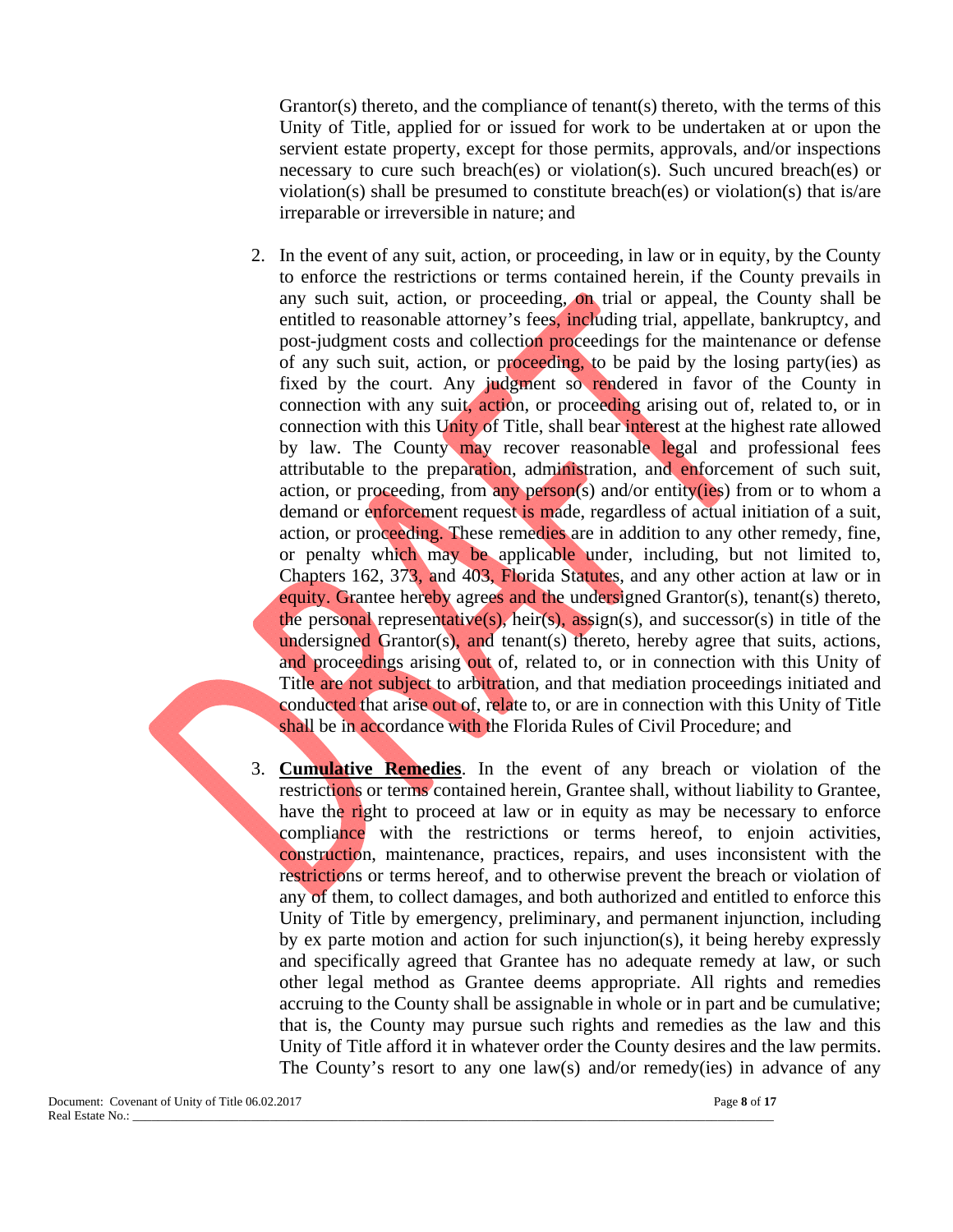other shall not result in waiver or compromise of any other law(s) and/or remedy(ies). The undersigned Grantor(s), tenant(s) thereto, the personal representative(s), heir(s), assign(s), or successor(s) in title of the undersigned Grantor(s), and tenant(s) thereto, hereby agree(s) to and shall pay for all costs associated with Grantee's enforcement action(s); and

- 4. Failure of the undersigned Grantor(s), tenant(s) thereto, the personal representative(s), heir(s), assign(s), or successor(s) in title of the undersigned Grantor(s), or tenant(s) thereto, to comply with or perform any act required by or under this Unity of Title shall not impair the validity of this Unity of Title or the conditions, provisions, reservations, restrictions, rights, or terms hereof or limit their enforceability in any way; and
- 5. Enforcement of the conditions, provisions, restrictions, and terms of this Unity of Title shall be at the discretion of the Grantee. Grantee's delay or failure to enforce or omission in the exercise of any condition, provision, reservation, restriction, right, or term contained herein, however long continued, shall not be deemed a waiver or estoppel of the right to do so thereafter as to any violation or breach. No Grantee waiver of a breach of any of the condition(s), provision(s), reservation(s), restriction(s), right(s), or term(s) hereof, shall be construed to be a waiver of any succeeding breach of the same condition(s), provision(s), reservation(s), restriction(s), right(s), or term(s) hereof; and

#### 17) **Miscellaneous**.

- A. **Duty to Cooperate**. Where required under this Unity of Title or related agreement(s), the undersigned Grantor(s), tenant(s) thereto, the personal representative(s), heir(s), assign(s), and successor(s) in title of the undersigned Grantor(s), and tenant(s) thereto, shall, to ensure the implementation of the government purpose furthered by this Unity of Title, cooperate with Grantee's reasonable requests submitted to Grantor(s), tenant(s) thereto, Grantor(s') personal representative(s), heir(s), assign(s), and successor(s) in title, and tenant(s) thereto, regarding the terms and conditions contained herein; and
- 18)**Inconsistency, Partial Invalidity, Severability, and Survival of Provisions**. If any condition, provision, reservation, restriction, right, or term of this Unity of Title, or any portion(s) thereof, is/are held to be invalid or unenforceable in or by any administrative hearing officer or court of competent jurisdiction, the invalidity or unenforceability of such condition, provision, reservation, restriction, right, term, or any portion(s) thereof, shall neither limit nor impair the operation, enforceability, or validity of any other condition, provision, reservation, restriction, right, term, or any remaining portion(s) thereof. All such other conditions, provisions, reservations, restrictions, rights, terms, and remaining portion(s) thereof shall continue unimpaired in full force and effect; and
- 19) **Captions and Paragraph Headings**. Captions and paragraph headings, where used herein, are inserted for convenience only and are not intended to descriptively limit the scope and intent of the particular paragraph or text to which they refer; and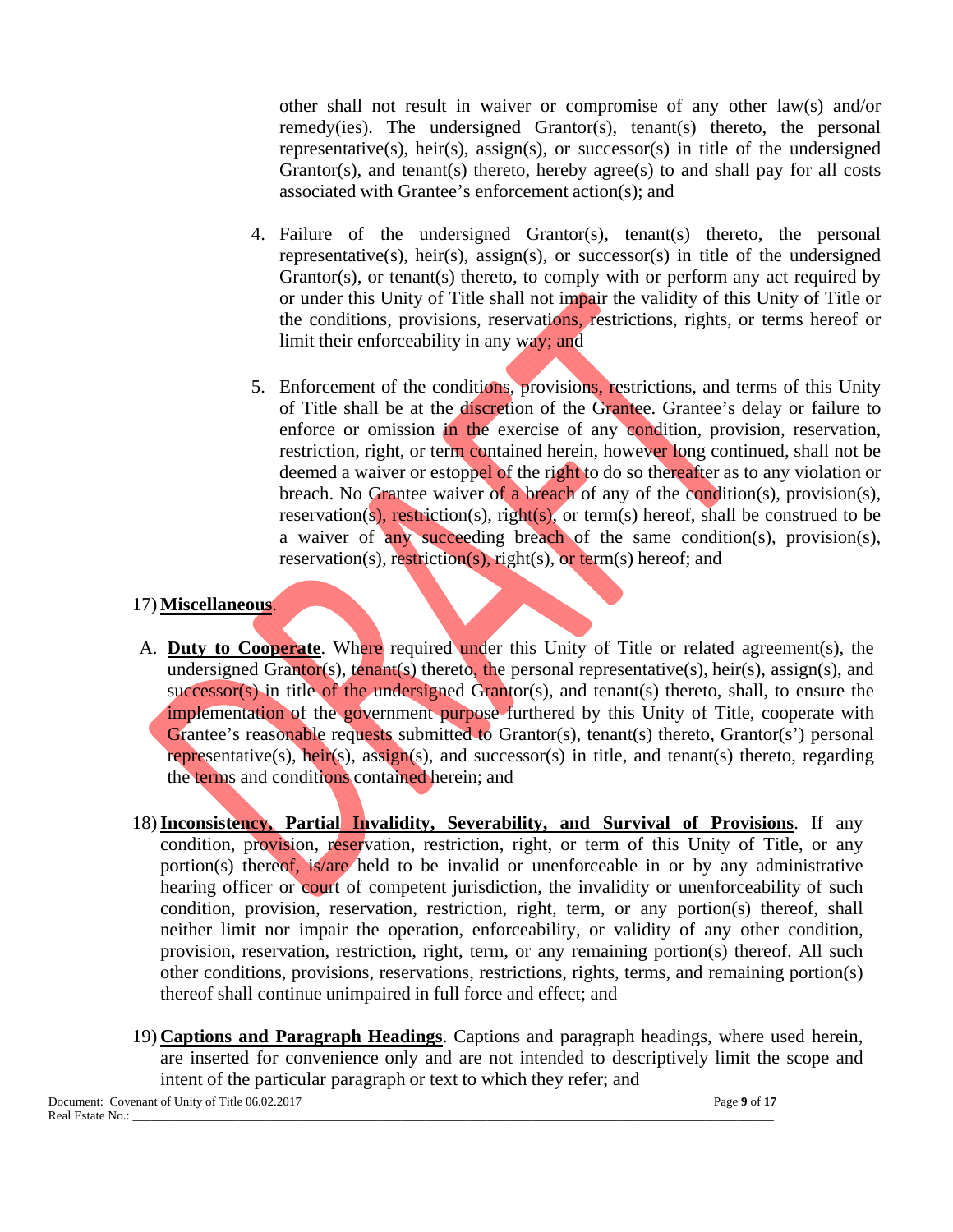- 20) **No Encumbrances**. The undersigned Grantor(s), tenant(s) thereto, the personal representative(s), heir(s), assign(s), and successor(s) in title of the undersigned Grantor(s), and tenant(s) thereto, represent(s) and warrant(s) that, to his/her/its/their knowledge, there are no superior encumbrances or material claims, causes-of-action, or other proceedings pending or threatened in respect to the ownership, operation, or environmental condition(s) of the above legally described property that may, shall, or will diminish, extinguish, interrupt, or subordinate the effectiveness or operation of this Unity of Title's provision(s), restriction(s), right(s), and term(s) running in favor of Grantee Monroe County, Florida; and
- 21) **Governing Laws/Venue**. This Unity of Title is and the construction and enforcement of the restrictions, terms, and obligations established therefrom are governed by the Monroe County Comprehensive Plan and the Monroe County Code(s), and shall be liberally construed and enforced in favor of the grant to effectuate the public purpose of this Unity of Title and the policy(ies) and purpose(s) of the Monroe County Comprehensive Plan and the Monroe County Code(s). Exclusive venue for any dispute arising from or under, relating to, or in connection with this Unity of Title shall be in the Sixteenth Judicial Circuit in and for Monroe County, Florida; and
- 22) **Authority to Attest**. Each party to this Unity of Title represents and warrants to the other that the execution, delivery, and performance of this Unity of Title has been duly authorized by all necessary corporate and other organizational action, as required; and
- 23)**Integration/Merger**. This Covenant of Unity of Title constitutes the entire Covenant of Unity of Title and any representation or understanding of any kind preceding the date of this Unity of Title's execution or recordation is not binding on the Grantee or the undersigned Grantor(s) except to the extent it has been incorporated into this Unity of Title; and
- 24) **Effective Date**. This Unity of Title will become effective upon recordation in the Official Records of Monroe County, Florida; and

### 15. **TO HAVE AND HOLD UNTO GRANTEE FOREVER.**

**[The remainder of this page has been intentionally left blank.]**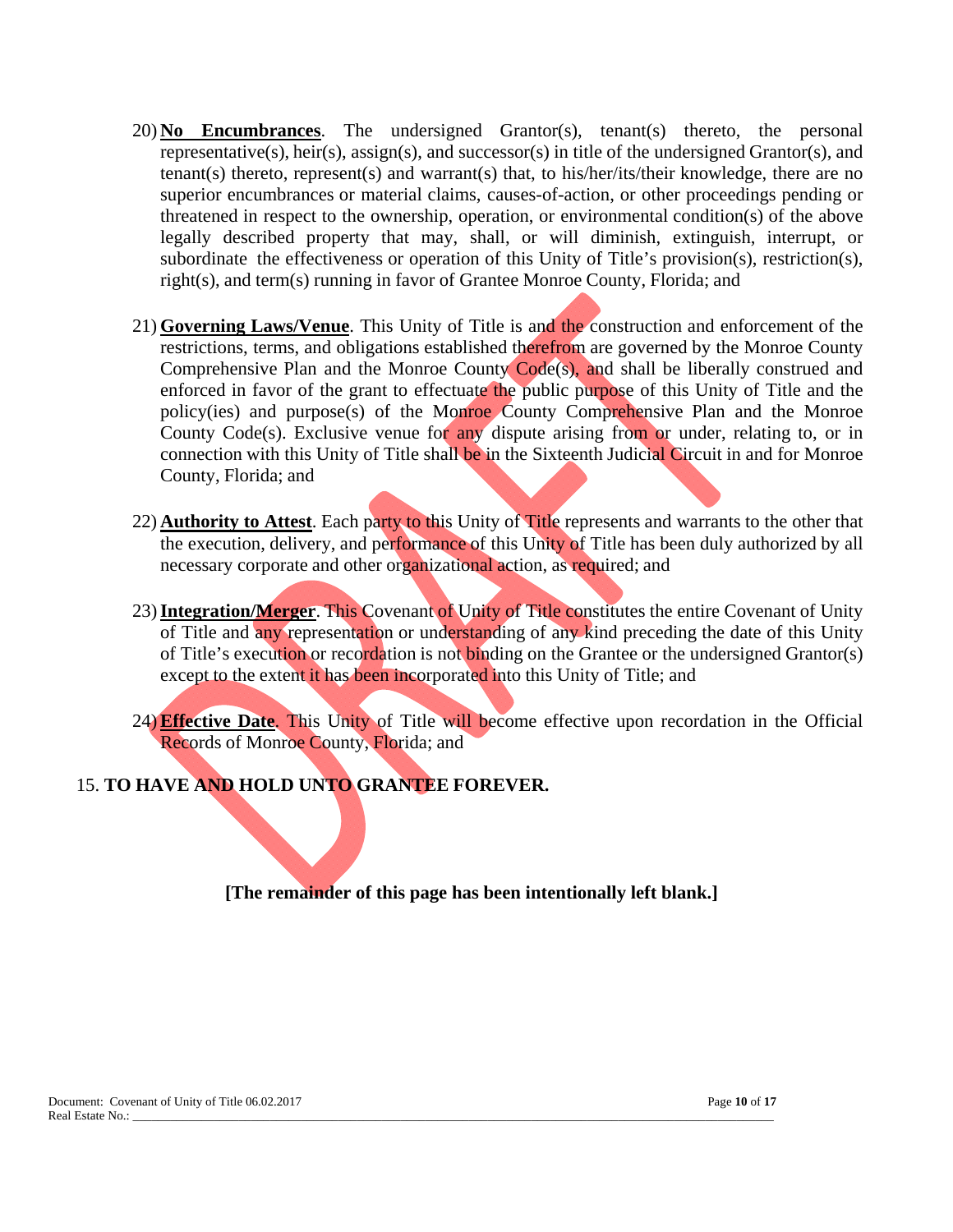| WITNESSES TO ALL:               | <b>GRANTOR(S)</b>                                                                                                                                                                                                        |
|---------------------------------|--------------------------------------------------------------------------------------------------------------------------------------------------------------------------------------------------------------------------|
| 1: Witness Signature            | (Grantor No. 1 Signature)                                                                                                                                                                                                |
| (Print or Type Name of Witness) | (Print or Type Grantor No. 1 Name above)                                                                                                                                                                                 |
|                                 | (Complete Mailing Address above)                                                                                                                                                                                         |
| 2: Witness Signature            | (Grantor No. 2 Signature)                                                                                                                                                                                                |
| (Print or Type Name of Witness) | (Grantor No. 2 Print Name)                                                                                                                                                                                               |
|                                 | (Complete Mailing Address above)                                                                                                                                                                                         |
| <b>COUNTY OF __</b>             | The foregoing instrument, Monroe County Covenant of Unity of Title, was acknowledged before me<br>this day of dentification and did take an earth, and by <u>as proof</u> of identification and did take an oath, and by |
|                                 | as proof of identification and did take an oath.<br><b>Notary Public (Print Name and Notary No.)</b>                                                                                                                     |
| <b>Notary Public Seal</b>       | <b>Notary Public (Signature)</b>                                                                                                                                                                                         |
|                                 |                                                                                                                                                                                                                          |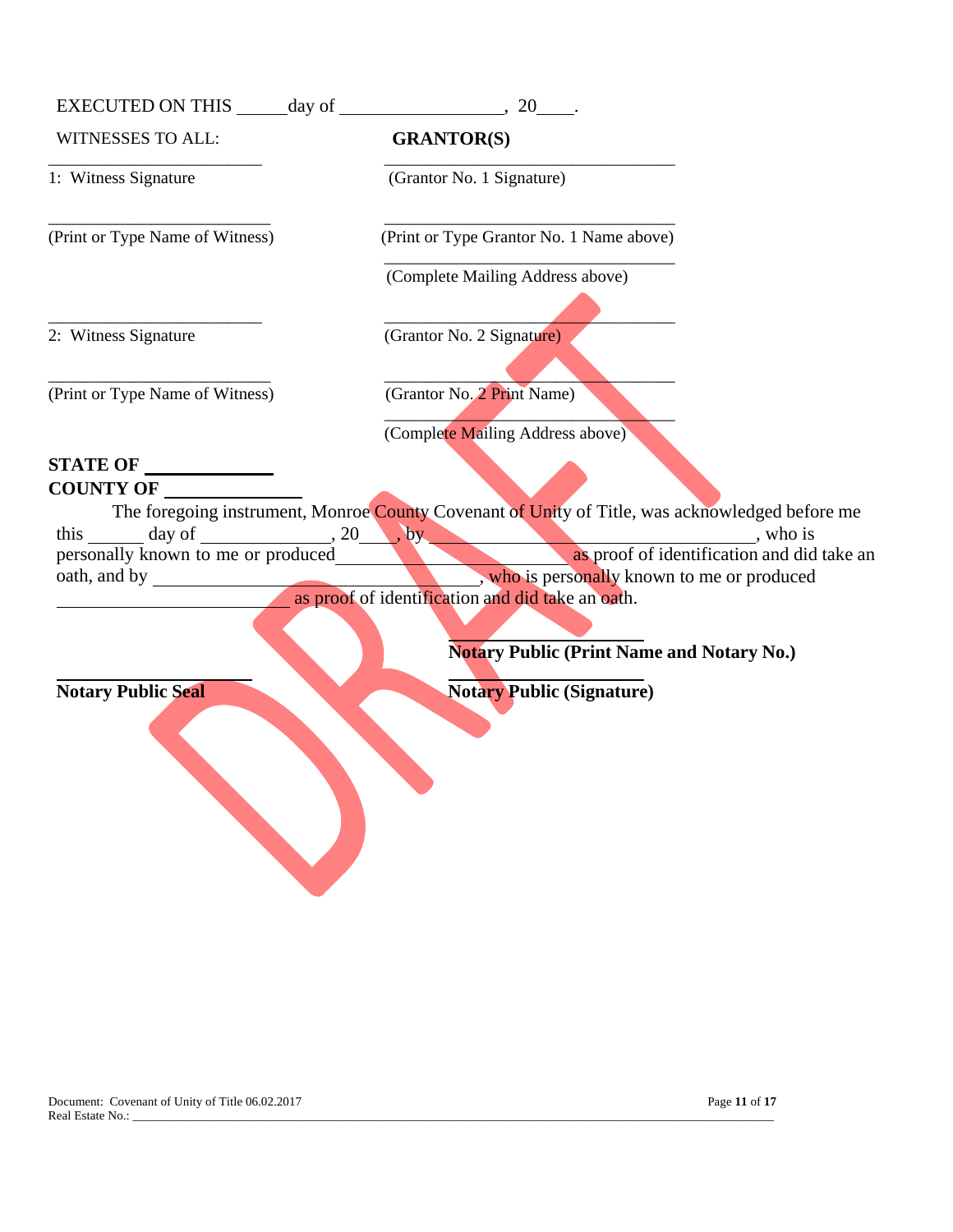### **MONROE COUNTY, FLORIDA**

### **ACCEPTANCE OF UNITY OF TITLE**

**In Witness Whereof,** Grantee accepts the Covenant of Unity of Title granted above and executes this instrument the date set forth below.

Grantee Monroe County, Florida:

| <b>First Witness (Print Name)</b> | Senior Director, Monroe County Planning and                                       |
|-----------------------------------|-----------------------------------------------------------------------------------|
|                                   | <b>Environmental Resources Department (Print</b>                                  |
|                                   | Name)                                                                             |
|                                   |                                                                                   |
| First Witness (Signature)         | Senior Director, Monroe County Planning and                                       |
|                                   | <b>Environmental Resources Department</b>                                         |
|                                   | (Signature)                                                                       |
| Second Witness (Print Name)       | Date (Print)                                                                      |
|                                   |                                                                                   |
| Second Witness (Signature)        |                                                                                   |
|                                   |                                                                                   |
| <b>STATE OF</b>                   |                                                                                   |
| <b>COUNTY OF</b>                  |                                                                                   |
|                                   | Before me, the undersigned authority, personally appeared _______________________ |
|                                   | me this day of 2017, by who is personally known to me or                          |
| produced                          | as proof of identification.                                                       |
| Sworn and subscribed to me this   | $\frac{\text{day of}}{\text{day of}}$ , 2017.                                     |
|                                   |                                                                                   |
| [NOTARY SEAL]                     | Notary Public (Print Name and Notary No.)                                         |
|                                   | Notary Public (Signature)                                                         |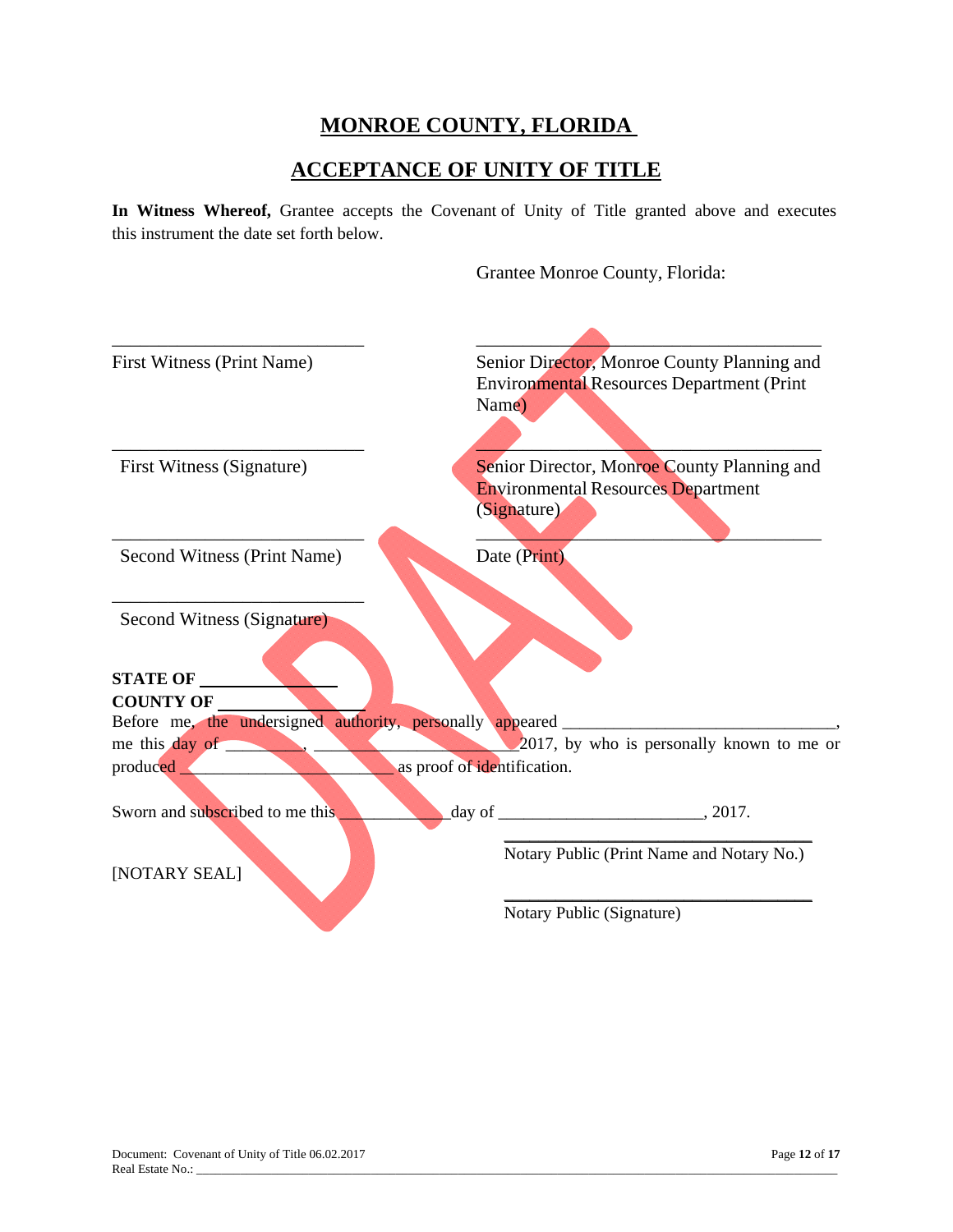## **JOINDER OF MORTGAGEE**

(If Applicable)

|                                                                     | $\blacksquare$ , whose address Is $\blacksquare$                                                                                                                                                               |
|---------------------------------------------------------------------|----------------------------------------------------------------------------------------------------------------------------------------------------------------------------------------------------------------|
| (Name of Mortgagee)                                                 |                                                                                                                                                                                                                |
|                                                                     | more particularly described as being the owner and holder of a mortgage dated _____________________                                                                                                            |
|                                                                     |                                                                                                                                                                                                                |
|                                                                     | in the original principal amount of \$                                                                                                                                                                         |
|                                                                     |                                                                                                                                                                                                                |
|                                                                     | described in that mortgage, which is recorded in Official Records Book _______, at Page ________,                                                                                                              |
|                                                                     |                                                                                                                                                                                                                |
|                                                                     | Assignment recorded in Official Records Book _________, at Page ________, and having Document                                                                                                                  |
|                                                                     |                                                                                                                                                                                                                |
|                                                                     | recorded in Official Records Book ________, at Page ______, and having Document Number                                                                                                                         |
|                                                                     |                                                                                                                                                                                                                |
|                                                                     | Florida (said mortgage, assignment, and modification are hereinafter referred to as the "Mortgage"), in                                                                                                        |
|                                                                     |                                                                                                                                                                                                                |
|                                                                     |                                                                                                                                                                                                                |
|                                                                     | Grantor(s)/Mortgagee(s), and Grantee Monroe County, Florida, hereby joins in, consents, ratifies, and<br>subordinates the lien of its Mortgage, to the foregoing Covenant of Unity of Title, executed or to be |
|                                                                     |                                                                                                                                                                                                                |
|                                                                     | executed in favor of Monroe County, Florida, with the intent that the Mortgage shall be subject and                                                                                                            |
| subordinate to the Unity of Title, executed at                      | (Place of Execution)                                                                                                                                                                                           |
|                                                                     | on the date indicated below.                                                                                                                                                                                   |
| (Place of Execution (cont'd))<br>forth below.                       | IN WITNESS WHEREOF, Mortgagee grants this Joinder and executed this instrument on the date set                                                                                                                 |
| Witness No. 1 (Print Name)                                          | Mortgagee (Print Name)                                                                                                                                                                                         |
| Witness No. 1 (Signature)                                           | Mortgagee (Signature)                                                                                                                                                                                          |
| Witness No. 2 (Print Name)                                          | Authorized Official Capacity (Director, Officer, Trustee, or other                                                                                                                                             |
|                                                                     | Authorized Official (Print Title of Authorized Capacity/Position))                                                                                                                                             |
| Witness No. 2 (Signature)                                           | Date (Print)                                                                                                                                                                                                   |
| STATE OF                                                            |                                                                                                                                                                                                                |
| <b>COUNTY OF</b>                                                    |                                                                                                                                                                                                                |
|                                                                     | The foregoing instrument, Joinder, was acknowledged before me this _____day of _________,                                                                                                                      |
|                                                                     |                                                                                                                                                                                                                |
| as proof of identification and did take an oath.                    |                                                                                                                                                                                                                |
|                                                                     | Notary Public (Print Name and Notary No.)                                                                                                                                                                      |
| Notary Public Seal                                                  | Notary Public (Signature)                                                                                                                                                                                      |
| Document: Covenant of Unity of Title 06.02.2017<br>Real Estate No.: | Page 13 of 17                                                                                                                                                                                                  |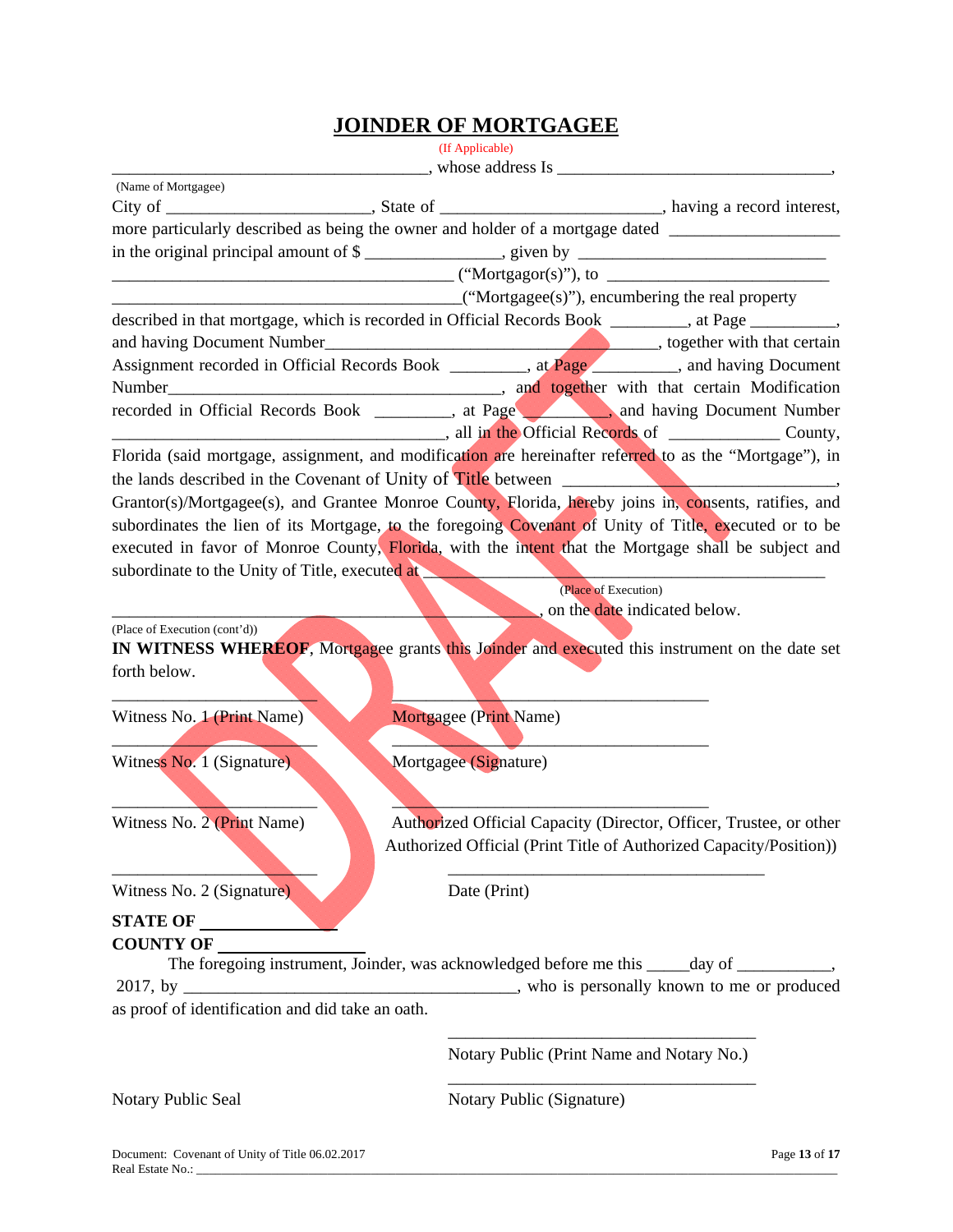### **JOINDER OF NON-MORTGAGEE ENCUMBRANCE-HOLDER**

|                                                  | (If Applicable) |                                                                                                                                                                                            |
|--------------------------------------------------|-----------------|--------------------------------------------------------------------------------------------------------------------------------------------------------------------------------------------|
| (Name of Non-Mortgagee Encumbrance-Holder)       |                 |                                                                                                                                                                                            |
|                                                  |                 |                                                                                                                                                                                            |
|                                                  |                 | more particularly described as being the owner and holder of a encumbrance dated __________________                                                                                        |
|                                                  |                 |                                                                                                                                                                                            |
|                                                  |                 | $\frac{1}{1}$ ("Encumbranced Owner(s)"), to $\frac{1}{1}$                                                                                                                                  |
|                                                  |                 | ("Encumbranced Holder(s)"), encumbering the real property<br>described in that mortgage, which is recorded in Official Records Book _______, at Page _______,                              |
|                                                  |                 |                                                                                                                                                                                            |
|                                                  |                 | Assignment recorded in Official Records Book _________, at Page ________, and having Document                                                                                              |
|                                                  |                 |                                                                                                                                                                                            |
|                                                  |                 | recorded in Official Records Book ________, at Page _______, and having Document Number<br><u>_________________________________</u> , all in the Official Records of _____________ County, |
|                                                  |                 | Florida (said mortgage, assignment, and modification are hereinafter referred to as the "Encumbrance"),                                                                                    |
| lands<br>the                                     |                 | described in the Covenant of Unity of Title between                                                                                                                                        |
| in                                               |                 |                                                                                                                                                                                            |
|                                                  |                 | [2012] Unity of Title/Encumbranced Grantor(s), and Grantee                                                                                                                                 |
|                                                  |                 | Monroe County, Florida, hereby joins in, consents, ratifies, and subordinates the lien of its                                                                                              |
|                                                  |                 | Encumbrance, to the foregoing Covenant of Unity of Title, executed or to be executed in favor of                                                                                           |
|                                                  |                 | Monroe County, Florida, with the intent that the Encumbrance shall be subject and subordinate to the                                                                                       |
|                                                  |                 |                                                                                                                                                                                            |
|                                                  |                 | (Place of Execution)<br>on the date indicated below.                                                                                                                                       |
| (Place of Execution (cont'd))                    |                 |                                                                                                                                                                                            |
|                                                  |                 | <b>IN WITNESS WHEREOF</b> , Mortgagee grants this Joinder and executed this instrument on the date set                                                                                     |
| forth below.                                     |                 |                                                                                                                                                                                            |
|                                                  |                 |                                                                                                                                                                                            |
| Witness No. 1 (Print Name)                       |                 | Non-Mortgagee Encumbrance-Holder (Print Name)                                                                                                                                              |
| Witness No. 1 (Signature)                        |                 | Non-Mortgagee Encumbrance-Holder (Signature)                                                                                                                                               |
| Witness No. 2 (Print Name)                       |                 | Authorized Official Capacity (Director, Officer, Trustee, or other                                                                                                                         |
|                                                  |                 | Authorized Official (Print Title of Authorized Capacity/Position)                                                                                                                          |
|                                                  |                 |                                                                                                                                                                                            |
| Witness No. 2 (Signature)                        | Date (Print)    |                                                                                                                                                                                            |
| STATE OF                                         |                 |                                                                                                                                                                                            |
| <b>COUNTY OF</b>                                 |                 |                                                                                                                                                                                            |
|                                                  |                 | The foregoing instrument, Joinder, was acknowledged before me this _____day of __________,                                                                                                 |
|                                                  |                 |                                                                                                                                                                                            |
| as proof of identification and did take an oath. |                 |                                                                                                                                                                                            |
|                                                  |                 | Notary Public (Print Name and Notary No.)                                                                                                                                                  |
|                                                  |                 |                                                                                                                                                                                            |

Notary Public Seal Notary Public (Signature)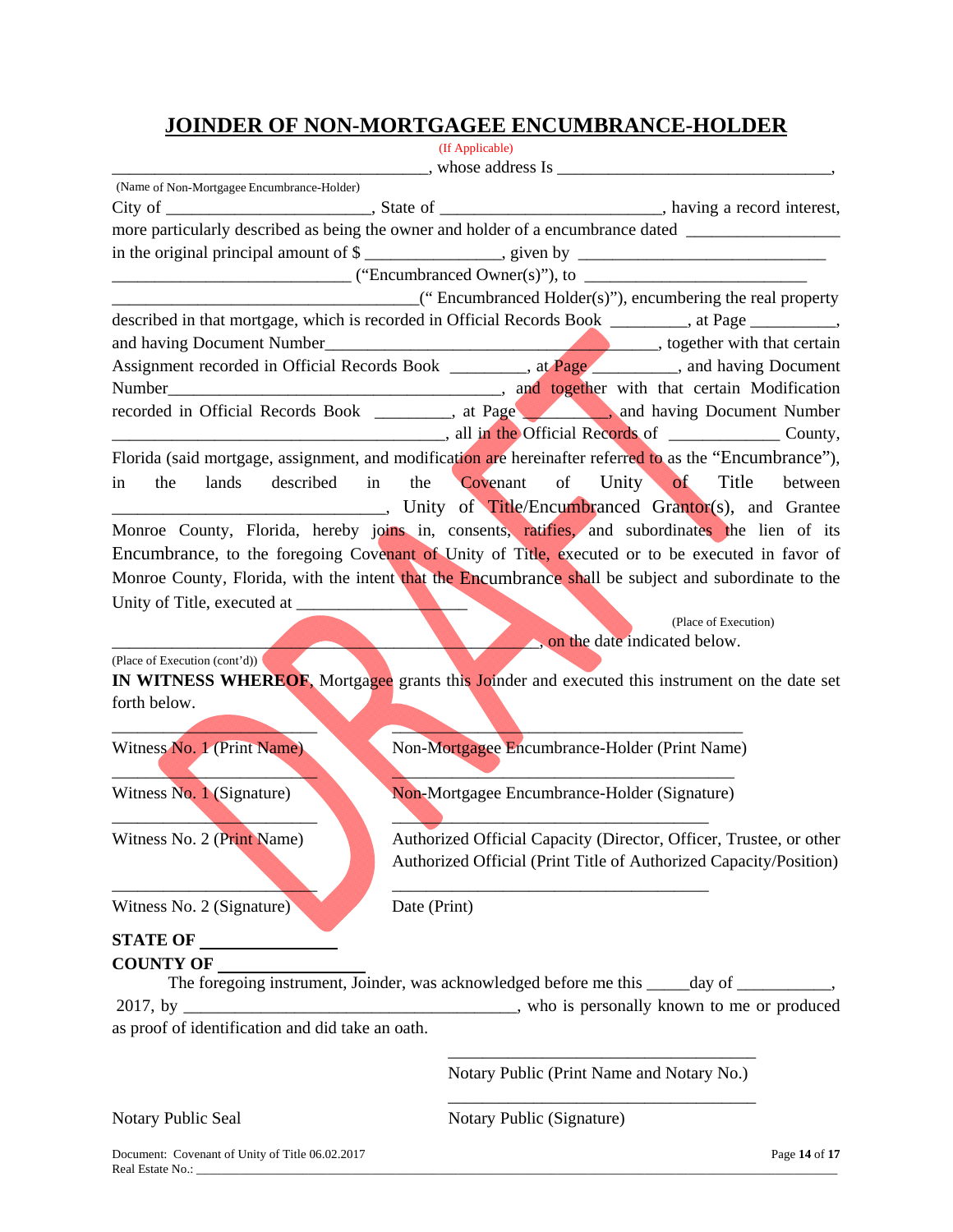#### **Grantor(s') Affidavit of No Encumbrances**

#### (If Applicable) 1. **WHEREAS,** the undersigned, is/are the sole fee simple title owner(s) of the certain below-described real property located in Monroe County, Florida, having a legal description as follows and which is shown on attached Exhibit "\_\_\_\_," which is hereby incorporated as if fully stated herein: **Parcel Address: \_\_\_\_\_\_\_\_\_\_\_\_\_\_\_\_\_\_\_\_\_\_\_\_\_\_ Approximate Mile Marker: \_\_\_\_\_\_\_\_\_\_\_ Parcel(s)/Lot(s): \_\_\_\_\_\_\_\_\_\_\_\_\_\_\_\_\_\_\_\_\_\_\_\_\_\_\_ Block: \_\_\_\_\_\_\_\_\_\_\_\_\_\_\_\_\_\_\_\_\_\_\_\_\_\_\_ Subdivision: \_\_\_\_\_\_\_\_\_\_\_\_\_\_\_\_\_\_\_\_\_\_\_\_\_\_\_\_\_\_\_\_\_\_\_\_\_\_\_\_\_\_\_\_\_\_\_\_\_\_\_\_\_\_\_\_\_\_\_\_\_\_\_\_\_ Key: Key: Plat Book: Plat Book: Page:**  $\blacksquare$ **Real Estate Number(s): \_\_\_\_\_\_\_\_\_\_\_\_\_\_\_\_\_\_\_\_\_\_\_\_\_\_\_\_\_\_\_\_\_\_\_\_\_\_\_\_\_\_\_\_\_\_\_\_\_\_\_\_; and**  2. **WHEREAS,** it is true and correct that as of this date no liens, loans, mortgage encumbrances, or nonmortgage encumbrances, other than those in which Joinder(s) have been executed and submitted for this Monroe County Covenant of Unity of Title corresponding to this Affidavit of No Encumbrances, currently encumber the above legally described real property; and 3. **NOW, THEREFORE**, the undersigned hereby states that the above legally described property is free of all liens, loans, mortgage encumbrances, and non-mortgage encumbrances at this time, other than those in which Joinder(s) have been executed and submitted as part of the Monroe County Covenant of Unity of Title application corresponding to this Affidavit of No Encumbrances. **EXECUTED ON THIS**  $\frac{1}{2017}$



known to me or produced as proof of identification and did take an oath.

\_\_\_\_\_\_\_\_\_\_\_\_\_\_\_\_\_\_\_\_\_\_\_\_\_\_\_\_\_\_\_\_\_\_\_\_ Notary Public (Print Name and Notary No.) \_\_\_\_\_\_\_\_\_\_\_\_\_\_\_\_\_\_\_\_\_\_\_\_\_\_\_\_\_\_\_\_\_\_\_\_

Notary Public Seal Notary Public (Signature)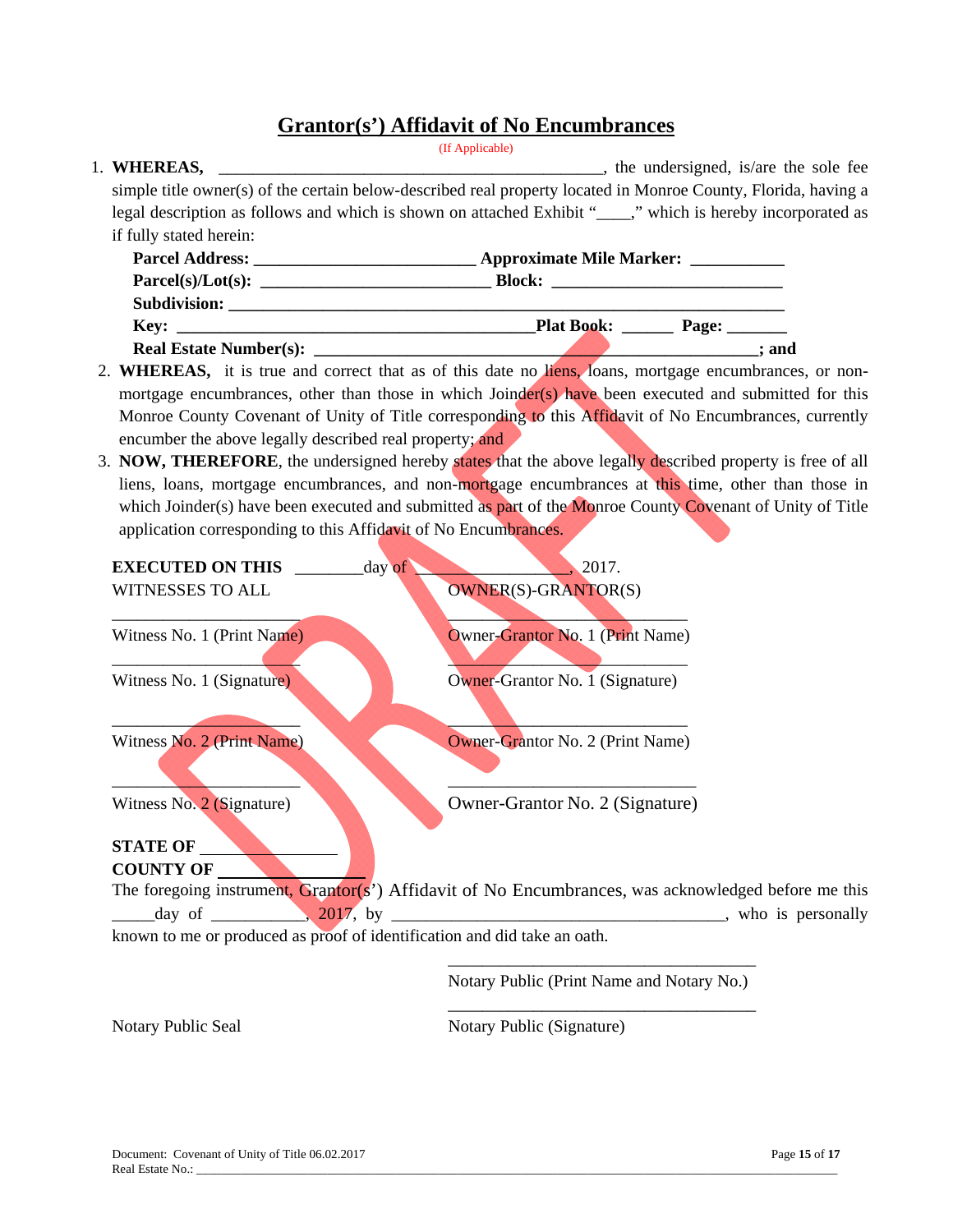| Prepared by/Return to:                                                 |                                                                                        |
|------------------------------------------------------------------------|----------------------------------------------------------------------------------------|
|                                                                        |                                                                                        |
|                                                                        |                                                                                        |
|                                                                        |                                                                                        |
|                                                                        |                                                                                        |
|                                                                        | <b>AFFIDAVIT AS TO AUTHORITY UNDER TRUST</b>                                           |
|                                                                        | (If Applicable)                                                                        |
|                                                                        |                                                                                        |
|                                                                        | , THE UNDERSIGNED, first being duly sworn,                                             |
| (Print Name)<br>deposes and states:                                    |                                                                                        |
|                                                                        |                                                                                        |
|                                                                        |                                                                                        |
| THAT I am the designated (write-in or check):<br>1.                    |                                                                                        |
|                                                                        | Authorized Official Capacity Under Trust                                               |
|                                                                        |                                                                                        |
|                                                                        |                                                                                        |
| Beneficiary;<br>Grantor;                                               | Executor;<br><b>Co-Executor</b>                                                        |
| Co-Trustee;<br>Sole Trustee;                                           | Settlor;<br>Co-Settlor of the____<br><b>T</b>                                          |
|                                                                        | (Full Legal Name of Trust)                                                             |
| (Full Legal Name of Trust (cont'd))                                    | (hereinafter the "Trust") and have personal knowledge of the facts set                 |
| forth in this Affidavit.                                               |                                                                                        |
|                                                                        |                                                                                        |
| 1.<br>(hereinafter the "Real Estate"), more particularly described as: | THAT part of the Trust corpus includes real property located in Monroe County, Florida |
|                                                                        |                                                                                        |
| Parcel Address:                                                        | <b>EXAMPLE Approximate Mile Marker:</b>                                                |
| Parcel(s)/Lot(s):                                                      |                                                                                        |
|                                                                        | <u> 1989 - Johann Stein, fransk politik (* 1958)</u>                                   |
|                                                                        |                                                                                        |
|                                                                        |                                                                                        |
|                                                                        |                                                                                        |

# **[The remainder of this page has been intentionally left blank.]**